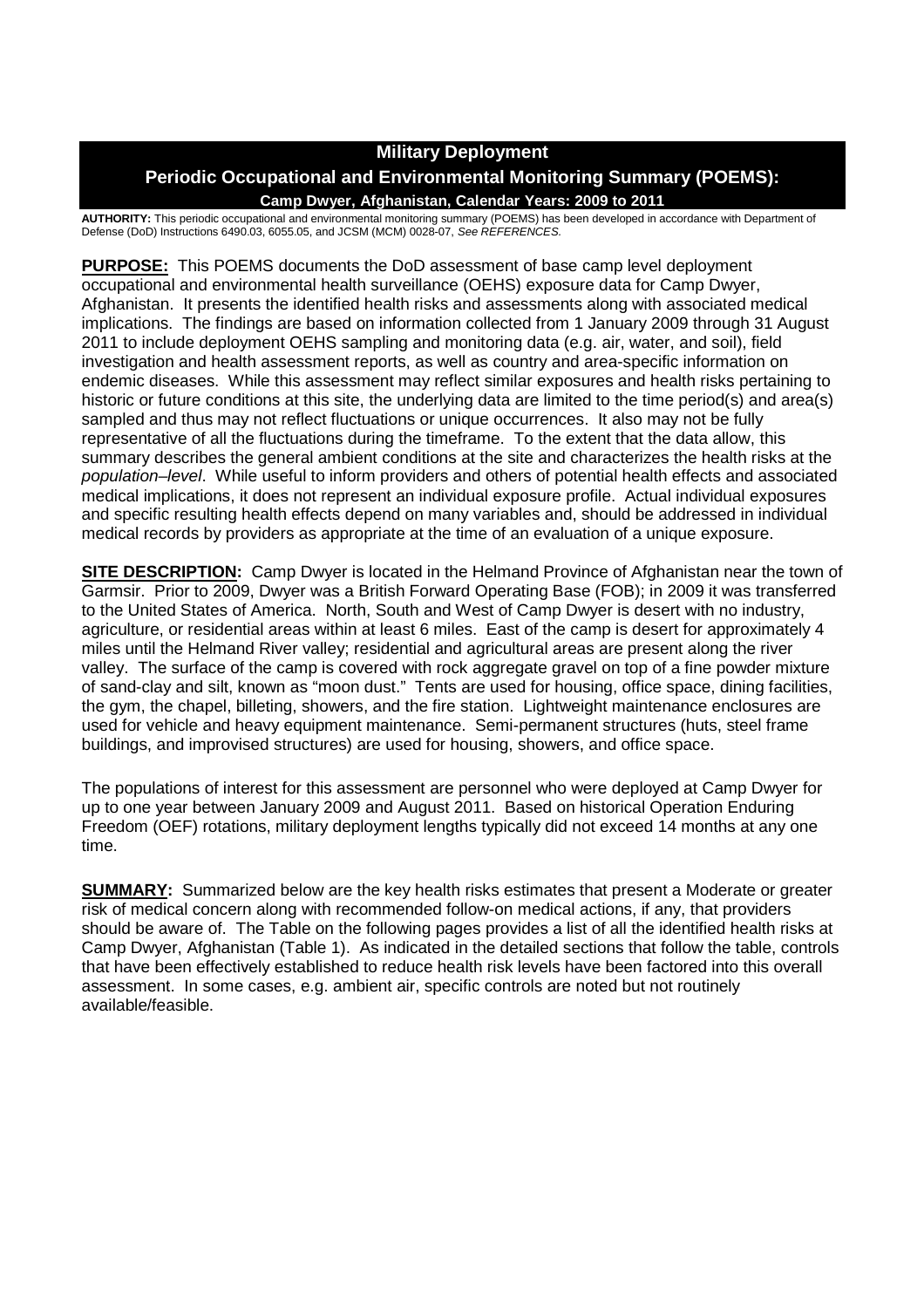#### *Short-term health risks & medical implications:*

The following may have caused acute health effects in some personnel during deployment at Camp Dwyer: Food/waterborne diseases (e.g., bacterial diarrhea, Hepatitis A, Typhoid fever, diarrhea-cholera, diarrhea-protozoal, Brucellosis, Hepatitis E); other endemic diseases (cutaneous leishmaniasis, Crimean-Congo hemorrhagic fever, Sandfly fever, typhus-miteborne, Leptospirosis, Tuberculosis (TB), soil-transmitted helminthes, Rabies, Q fever); venomous animals and insects; heat stress; and continuous noise. For food/waterborne diseases (e.g., bacterial diarrhea, Hepatitis A, Typhoid fever, diarrhea-cholera, diarrhea-protozoal, Brucellosis, Hepatitis E), if ingesting food and water off post, the health effects can temporarily incapacitate personnel (diarrhea) or result in prolonged illness (Hepatitis A, Typhoid fever, and Brucellosis, Hepatitis E). Risks from food/waterborne diseases may have been reduced with preventive medicine controls and mitigation, which includes Hepatitis A and Typhoid fever vaccinations, and only drinking from approved water sources in accordance with standing CENTCOM policy. For other vector-borne endemic diseases (cutaneous leishmaniasis, Crimean-Congo hemorrhagic fever, Sandfly fever, typhus-miteborne), these diseases may constitute a significant risk due to exposure to biting vectors; risk is reduced to low by proper wear of treated uniform, application of repellent to bed net and exposed skin, and appropriate chemoprophylaxis. For water contact diseases (Leptospirosis) activities involving extensive contact with surface water increase risk. For respiratory diseases (Tuberculosis (TB)), personnel in close-quarter conditions could have been at risk for person-to-person spread. For soil-transmitted helminthes (hookworm, strongyloidiasis, and cutaneous larva migrans), potential risk is moderate with transmission generally limited to the warmer months and could occur among personnel with direct skin exposure to soil contaminated with human or animal feces (including sleeping on bare ground, walking barefoot); initial skin symptoms typically are mild and not debilitating. Animal contact diseases (Rabies, Q fever) pose year-round risk. For venomous animals and insects, if encountered, effects of venom vary with species from mild localized swelling (e.g. widow spider) to potentially lethal effects (e.g. Haly's Pit Viper). For heat stress, risk can be greater for susceptible persons including those older than 45, of low fitness level, unacclimatized personnel, or individuals with underlying medical conditions. Risks from heat stress may have been reduced with preventive medicine control, use of appropriate work-rest cycles, and mitigation. For continuous noise, risk is to personnel working near major noise sources; risk is reduced to personnel working near major noise sources by wearing proper hearing protection.

Air quality: Although there were not enough ambient air data for short-term assessment of particulate matter less than 10 micrometers in diameter (PM10), the area is a dusty desert environment. In addition, there were two burn pits on the site; however, insufficient samples were available for short-term assessment. For inhalational exposure to high levels of dust and particulate matter, such as during high winds or dust storms, and for exposure to burn pits, exposures may result in mild to more serious short-term health effects (e.g., eye, nose or throat and lung irritation) in some personnel while at this site, and certain subgroups of the deployed forces (e.g., those with pre-existing asthma/respiratory and cardio-pulmonary conditions) are at greatest risk of developing notable health effects. Although most effects from exposures to dust and particulate matter and burn pits should have resolved post-deployment, providers should be prepared to consider the relationship between deployment exposures and current complaints. Some individuals may have sought treatment for acute respiratory irritation during their time at Camp Dwyer. Personnel who reported with symptoms or required treatment while at this site should have exposure/treatment noted in medical record (e.g., electronic medical record and/or on a Standard Form (SF) 600 (Chronological Record of Medical Care).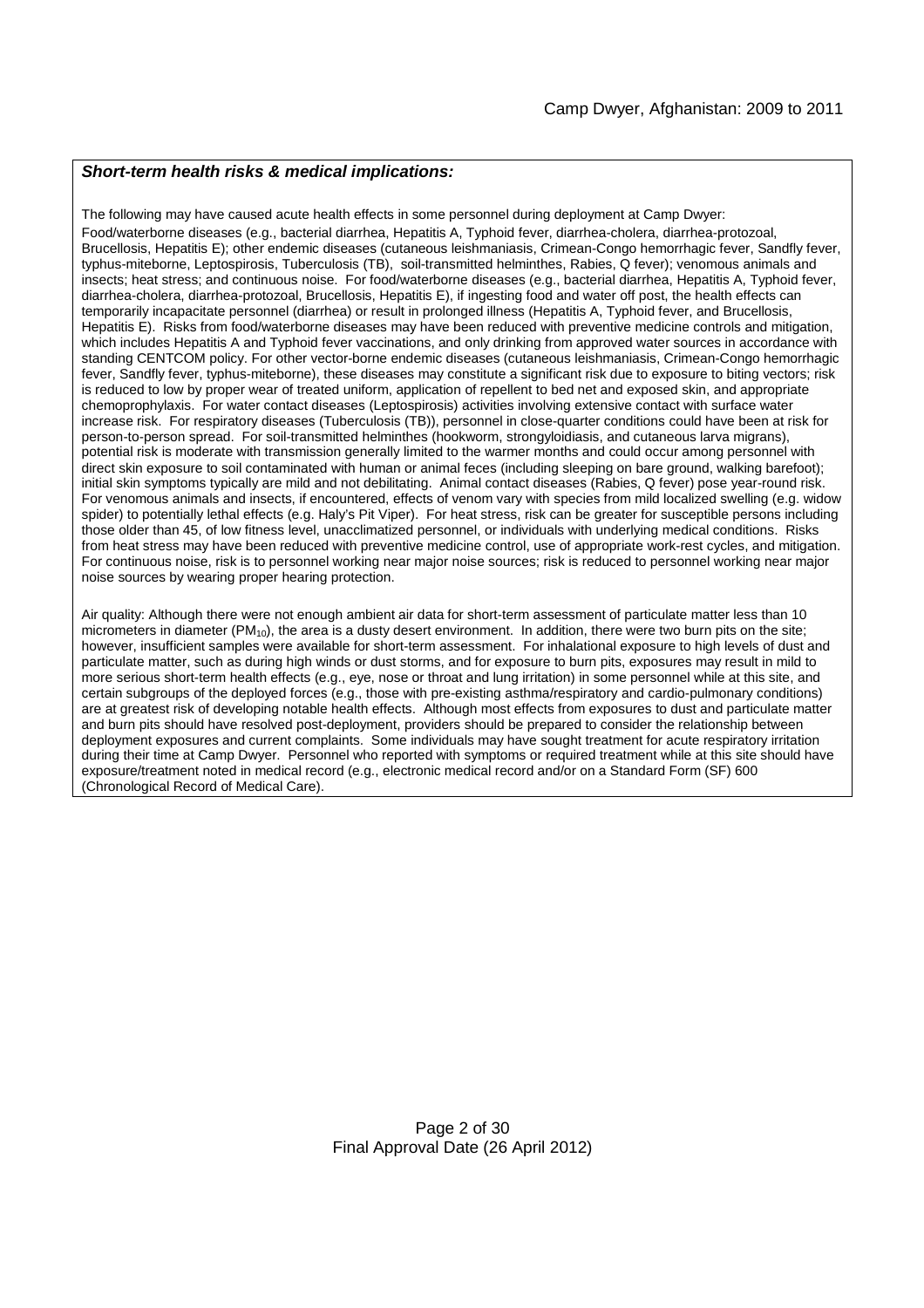#### *Long-term health risks & medical implications:*

The hazard associated with potential long-term health effects from exposure during deployment at Camp Dwyer includes inhalable fine particulate matter less than 2.5 micrometers in diameter (PM<sub>2.5</sub>), soil-transmitted helminthes, and continuous noise.

For continuous noise exposure, the long-term risk is to personnel working near major noise sources. Risk may have been reduced to personnel working near major noise sources by wearing proper hearing protection. Certain individuals may need to be followed/evaluated for specific occupational exposures/injuries (e.g., annual audiograms as part of the medical surveillance for those enrolled in the Hearing Conservation Program; and personnel covered by Respiratory Protection Program and/or Hazardous Waste/Emergency Responders Medical Surveillance). For soil-transmitted helminthes ((hookworm, strongyloidiasis, and cutaneous larva migrans), potential risk is moderate with transmission generally limited to the warmer months and could occur among personnel with direct skin exposure to soil contaminated with human or animal feces (including sleeping on bare ground, walking barefoot); systemic symptoms of fever, cough, abdominal pain, nausea, and diarrhea may develop weeks to months after initial infection with hookworm or Strongyloides. Chronic intestinal infection may persist for months to years. More severe infections may be debilitating.

Air Quality: It is considered possible that some otherwise healthy personnel who were exposed for a long-term period to particulate matter less than 2.5 micrometers in diameter (PM<sub>2.5</sub>) could develop certain health conditions (e.g., reduced lung function, cardiopulmonary disease). Although there were insufficient data to evaluate burn pit generated  $PM_{2.5}$ , there were two burn pits on site. For inhalational exposure to high levels of dust and particulate matter, such as during high winds or dust storms, and for exposure to burn pits, it is considered possible that some otherwise healthy personnel who were exposed for a long-term period to dust and particulate matter and burn pits could develop certain health conditions (e.g., reduced lung function, cardiopulmonary disease). Personnel with a history of asthma or cardiopulmonary disease could potentially be more likely to develop such chronic health conditions. While the PM exposures are documented and archived, at this time there are no specific recommended, post-deployment medical surveillance evaluations or treatments. Providers should still consider overall individual health status (e.g., any underlying conditions/susceptibilities) and any potential unique individual exposures (such as burn pits, or occupational or specific personal dosimeter data) when assessing individual concerns.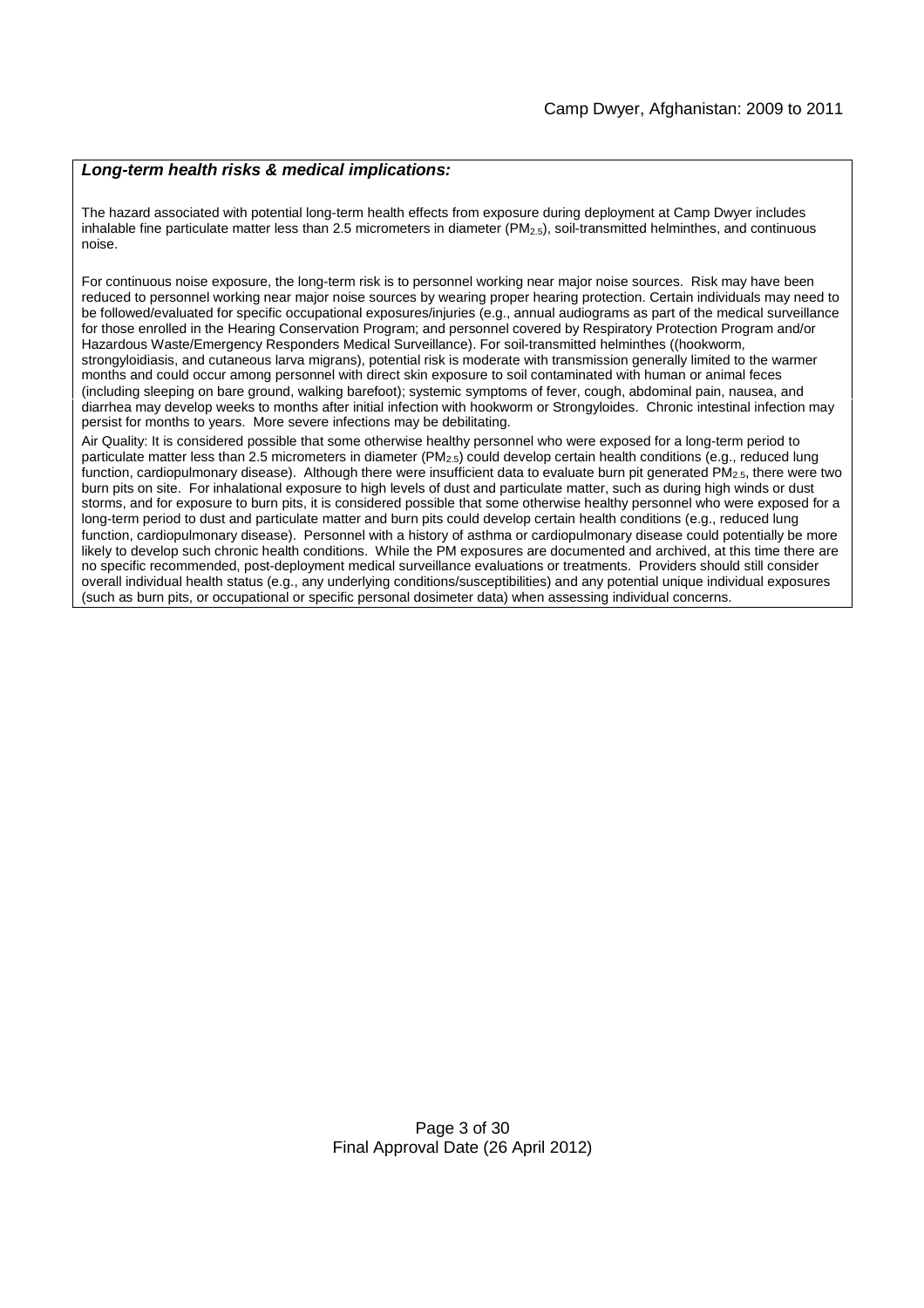| Population-Based Health Risk Estimates - [Camp Dwyer, Afghanistan] <sup>1,2</sup> |                                                                                                                                                                                                                                                                                                                                                                                                                                                                                                                                                         |                                                                                                                                                                                         |  |
|-----------------------------------------------------------------------------------|---------------------------------------------------------------------------------------------------------------------------------------------------------------------------------------------------------------------------------------------------------------------------------------------------------------------------------------------------------------------------------------------------------------------------------------------------------------------------------------------------------------------------------------------------------|-----------------------------------------------------------------------------------------------------------------------------------------------------------------------------------------|--|
| Sources of Identified Health                                                      | Health Risk Assessment Summary <sup>4</sup>                                                                                                                                                                                                                                                                                                                                                                                                                                                                                                             |                                                                                                                                                                                         |  |
| $Risk^3$                                                                          | Short-Term Health Risk                                                                                                                                                                                                                                                                                                                                                                                                                                                                                                                                  | Long-Term Health Risk                                                                                                                                                                   |  |
| <b>AIR</b>                                                                        | Airborne Chemicals - Overall Short Term Risks:                                                                                                                                                                                                                                                                                                                                                                                                                                                                                                          | Airborne Chemicals - Overall Long-Term Risks:                                                                                                                                           |  |
| Particulate matter less than<br>10 micrometers in diameter<br>$(PM_{10})$         | Not enough data to evaluate risk                                                                                                                                                                                                                                                                                                                                                                                                                                                                                                                        |                                                                                                                                                                                         |  |
| Particulate matter less than<br>2.5 micrometers in diameter<br>$(PM_{2.5})$       | Low for average exposure<br>Moderate for peak exposure                                                                                                                                                                                                                                                                                                                                                                                                                                                                                                  | Moderate                                                                                                                                                                                |  |
| Metals                                                                            | Not enough data to evaluate a short-term or long-term risk                                                                                                                                                                                                                                                                                                                                                                                                                                                                                              |                                                                                                                                                                                         |  |
| Chemical Pollutants (gases<br>and vapors)                                         | Not enough data to evaluate a short-term or long-term risk                                                                                                                                                                                                                                                                                                                                                                                                                                                                                              |                                                                                                                                                                                         |  |
| WATER                                                                             | Not enough data to evaluate a short-term or long-term risk                                                                                                                                                                                                                                                                                                                                                                                                                                                                                              |                                                                                                                                                                                         |  |
| <b>SOIL</b>                                                                       | Not enough data to evaluate long-term risk                                                                                                                                                                                                                                                                                                                                                                                                                                                                                                              |                                                                                                                                                                                         |  |
| <b>MILITARY UNIQUE</b>                                                            | Military Unique- Overall Short-Term Risk: Low                                                                                                                                                                                                                                                                                                                                                                                                                                                                                                           | Military Unique - Overall Long-Term Risk: Low                                                                                                                                           |  |
| Ionizing Radiation                                                                | Low for general population of Camp Dwyer                                                                                                                                                                                                                                                                                                                                                                                                                                                                                                                |                                                                                                                                                                                         |  |
| Non-Ionizing Radiation                                                            | Not enough data to evaluate a short-term or long-term risk                                                                                                                                                                                                                                                                                                                                                                                                                                                                                              |                                                                                                                                                                                         |  |
| <b>ENDEMIC DISEASE</b>                                                            | Endemic Disease - Overall Short-Term Risk: Variable<br>(Low to High).                                                                                                                                                                                                                                                                                                                                                                                                                                                                                   | Endemic Disease - Overall Long-Term Risk: Variable<br>(None to Low).                                                                                                                    |  |
| Food borne/Waterborne (e.g.,<br>diarrhea-bacteriological)                         | Moderate to High: High (bacterial diarrhea, hepatitis A,<br>typhoid fever) to Moderate (diarrhea-cholera, diarrhea-<br>protozoal, brucellosis, hepatitis E)) If ingesting local<br>food/water, the health effects can temporarily incapacitate<br>personnel (diarrhea) or result in prolonged illness<br>(Hepatitis A, Typhoid fever, Hepatitis E, Brucellosis).<br>Risk reduced Low with preventive medicine measures,<br>which include Hepatitis A and Typhoid fever vaccination,<br>and consumption of food and water only from approved<br>sources. | No hazards identified.                                                                                                                                                                  |  |
| Arthropod Vector Borne                                                            | Low to Moderate: Moderate for Leishmaniasis -<br>cutaneous, Crimean-Congo hemorrhagic fever, Sandfly<br>fever, typhus-miteborne; and Low for malaria, the Plague,<br>and West Nile fever. Risk reduced to low by proper wear of<br>the treated uniform and application of repellent to exposed<br>skin and bed netting, and appropriate chemoprophylaxis.                                                                                                                                                                                               | Low for visceral leishmaniasis.                                                                                                                                                         |  |
| Water-Contact (e.g. wading,<br>swimming)                                          | <b>Moderate</b> for Leptospirosis.                                                                                                                                                                                                                                                                                                                                                                                                                                                                                                                      | None identified based on available data.                                                                                                                                                |  |
| Respiratory                                                                       | Low to Moderate: Moderate for tuberculosis to Low for<br>meningococcal meningitis.                                                                                                                                                                                                                                                                                                                                                                                                                                                                      | None identified based on available data. TB is<br>evaluated as part of the Post Deployment Health<br>Assessment. A TB skin test is required post-<br>deployment if potentially exposed. |  |
| Soil Contact                                                                      | Moderate for soil-transmitted helminths (hookworm,<br>strongyloidiasis, and cutaneous larva migrans)                                                                                                                                                                                                                                                                                                                                                                                                                                                    | Moderate for soil-transmitted helminths (hookworm,<br>and strongyloidiasis and cutaneous larva migrans.                                                                                 |  |
| <b>Animal Contact</b>                                                             | Low to Moderate: Moderate for rabies, Q-fever to Low<br>short-term risk (due to rare occurrence) for anthrax, H5N1<br>avian influenza.                                                                                                                                                                                                                                                                                                                                                                                                                  | Low for Rabies.                                                                                                                                                                         |  |
| <b>VENOMOUS</b><br><b>ANIMAL/INSECTS</b>                                          | Venomous Animals/Insects - Overall Short Term<br>Risks:                                                                                                                                                                                                                                                                                                                                                                                                                                                                                                 | Venomous Animals/Insects - Overall Long Term<br>Risks:                                                                                                                                  |  |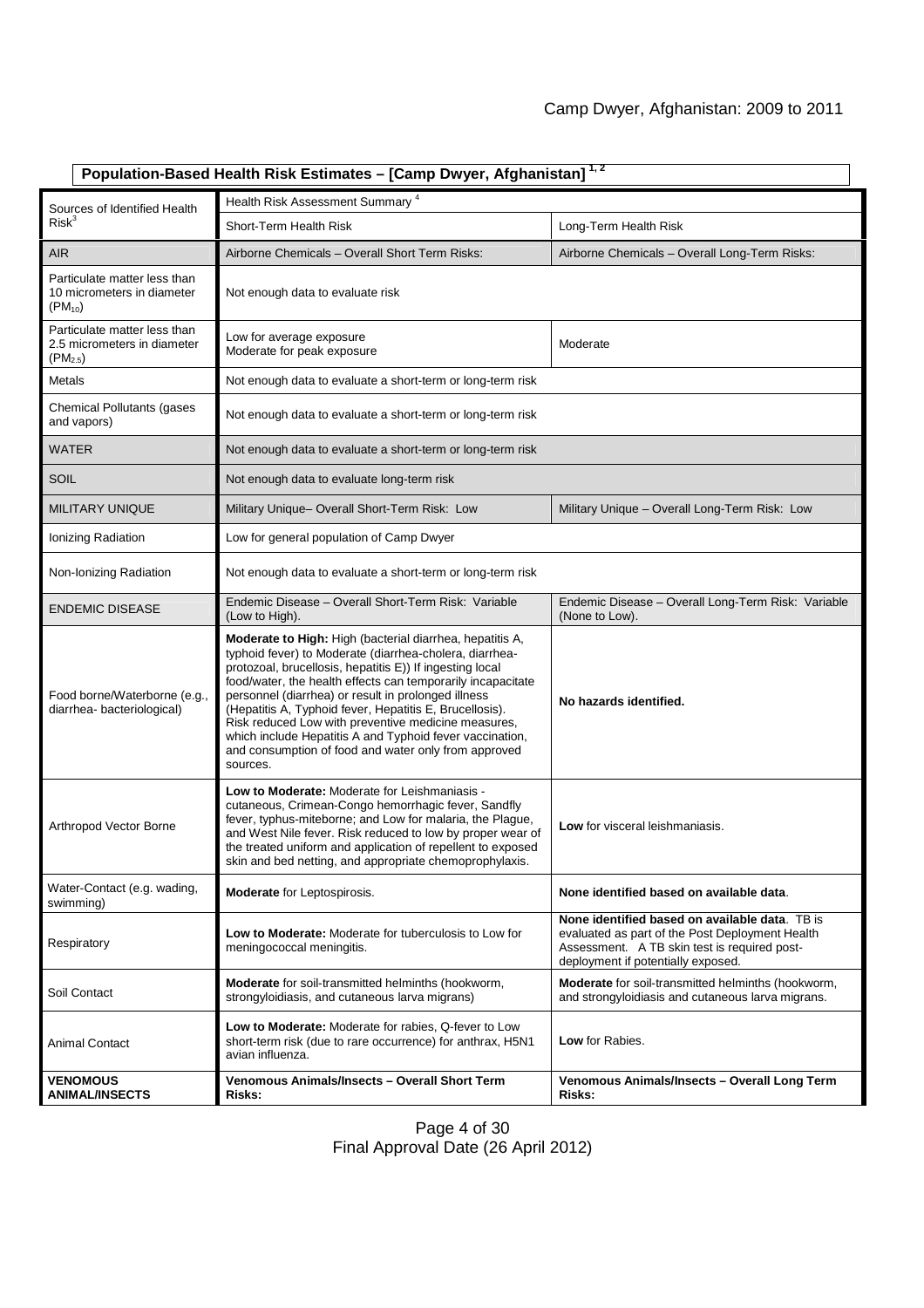| Sources of Identified Health<br>Risk <sup>3</sup>                                                                                                             | Health Risk Assessment Summary <sup>4</sup>                                                                                                                                                                                                                                                                                                           |                                                                                                                                                                                                  |  |
|---------------------------------------------------------------------------------------------------------------------------------------------------------------|-------------------------------------------------------------------------------------------------------------------------------------------------------------------------------------------------------------------------------------------------------------------------------------------------------------------------------------------------------|--------------------------------------------------------------------------------------------------------------------------------------------------------------------------------------------------|--|
|                                                                                                                                                               | Short-Term Health Risk                                                                                                                                                                                                                                                                                                                                | Long-Term Health Risk                                                                                                                                                                            |  |
| Snakes, scorpions, and<br>spiders                                                                                                                             | Low to High: If encountered, effects of venom vary with<br>species from mild localized swelling (e.g. widow spider) to<br>potentially lethal effects (e.g. Haly's Pit Viper).                                                                                                                                                                         | None identified.                                                                                                                                                                                 |  |
| <b>HEAT/COLD STRESS</b>                                                                                                                                       | Heat/Cold - Overall Short-Term Risk: Moderate                                                                                                                                                                                                                                                                                                         | Heat/Cold - Overall Long-Term Risk: Low                                                                                                                                                          |  |
| Heat                                                                                                                                                          | Moderate: Moderate risk of heat injury for unacclimatized<br>personnel. Risk of heat injury is reduced through<br>preventive measures.                                                                                                                                                                                                                | Low. However, the risk may be greater to certain<br>susceptible persons-those older (i.e., greater than 45<br>years), in lesser physical shape, or with underlying<br>medical/health conditions. |  |
| Cold                                                                                                                                                          | Low                                                                                                                                                                                                                                                                                                                                                   | Low                                                                                                                                                                                              |  |
| <b>NOISE</b>                                                                                                                                                  | Noise – Overall short-term risk: Moderate                                                                                                                                                                                                                                                                                                             | No impulse noise evaluations conducted, not<br>evaluated.                                                                                                                                        |  |
| Continuous                                                                                                                                                    | Variable (Low to Moderate): Moderate risk to personnel<br>working near major noise sources. Low risk to the majority<br>of personnel working near major noise sources who wear<br>proper hearing protection.                                                                                                                                          | Moderate risk to personnel working near major noise<br>sources. Low risk to personnel working near major<br>noise sources who wear proper hearing protection.                                    |  |
| <b>UNIQUE</b><br><b>INCIDENT/CONCERNS</b>                                                                                                                     | Unique Incident/Concerns - Overall Short-term risk:<br>Variable (Low to Moderate)                                                                                                                                                                                                                                                                     | Unique Incident/Concerns - Overall Long-term risk:<br>Variable (None identified to moderate)                                                                                                     |  |
| Fuel/petroleum<br>products/industrial chemical<br>spills                                                                                                      | Low                                                                                                                                                                                                                                                                                                                                                   | Low                                                                                                                                                                                              |  |
| Pesticides/Pest Control                                                                                                                                       | Low                                                                                                                                                                                                                                                                                                                                                   | Low                                                                                                                                                                                              |  |
| <b>Burn Pits</b>                                                                                                                                              | There were two burn pits on the site but insufficient air<br>samples were available to conduct a short-term risk<br>assessment. Short-term health effects could have included<br>eye, nose, throat, and lung irritation. More serious effects<br>were possible in susceptible persons (e.g., those with<br>asthma/pre-existing respiratory diseases). | Not enough samples to evaluate a long term risk for<br>$PM2.5$ . The long term risk for $PM10$ was not evaluated-<br>no available health guidelines for PM <sub>10</sub> .                       |  |
| $\frac{1}{2}$ This Summary Table provides a qualitative estimate of population based short, and long term booth risks associated with the general ambient and |                                                                                                                                                                                                                                                                                                                                                       |                                                                                                                                                                                                  |  |

Summary Table provides a qualitative estimate of population-based short- and long-term health risks associated with the general ambient and occupational environment conditions. It does not represent a unique individual exposure profile. A person at a specific location may experience a unique exposure, which could result in a significant individual exposure. Any such person seeking medical care should have their specific exposure documented in an electronic health record (EHR) or on an SF600 where the EHR is not available.

 $^2$  This assessment is based on available data and reports obtained from the January 2009-August 2011 timeframe. It is a historical representation of general site conditions but may not reflect certain fluctuations or unique exposure incidents. Acute health risk estimates are generally consistent with field-observed health effects.

 $3$  This Summary Table (and the following discussions) is organized by major categories. It only lists those sub-categories specifically identified and addressed. The health risks are presented as Low, Moderate, High or Extremely High for both acute and chronic health effects. The risk level is based on an assessment of both the potential severity of the health effects that could be caused and the probability that the exposure would produce such health effects. Where applicable, "None Identified" is used when though an exposure was identified, no risk of either a specific acute or chronic health effects were determined. More detailed descriptions of OEH exposures that were evaluated are discussed in the following sections <sup>4</sup> Risks in this Summary Table are based on quantitative surveillance thresholds (e.g. endemic disease rates; host/vector/pathogen surveillance) or screening levels (e.g., Military Exposure Guidelines (MEGs) for chemicals). Some previous assessment reports may provide slightly inconsistent risk estimates because quantitative criteria such as MEGs may have changed since the samples were originally evaluated and/or because this assessment makes use of all historic site data while previous reports may have only been based on a select few samples.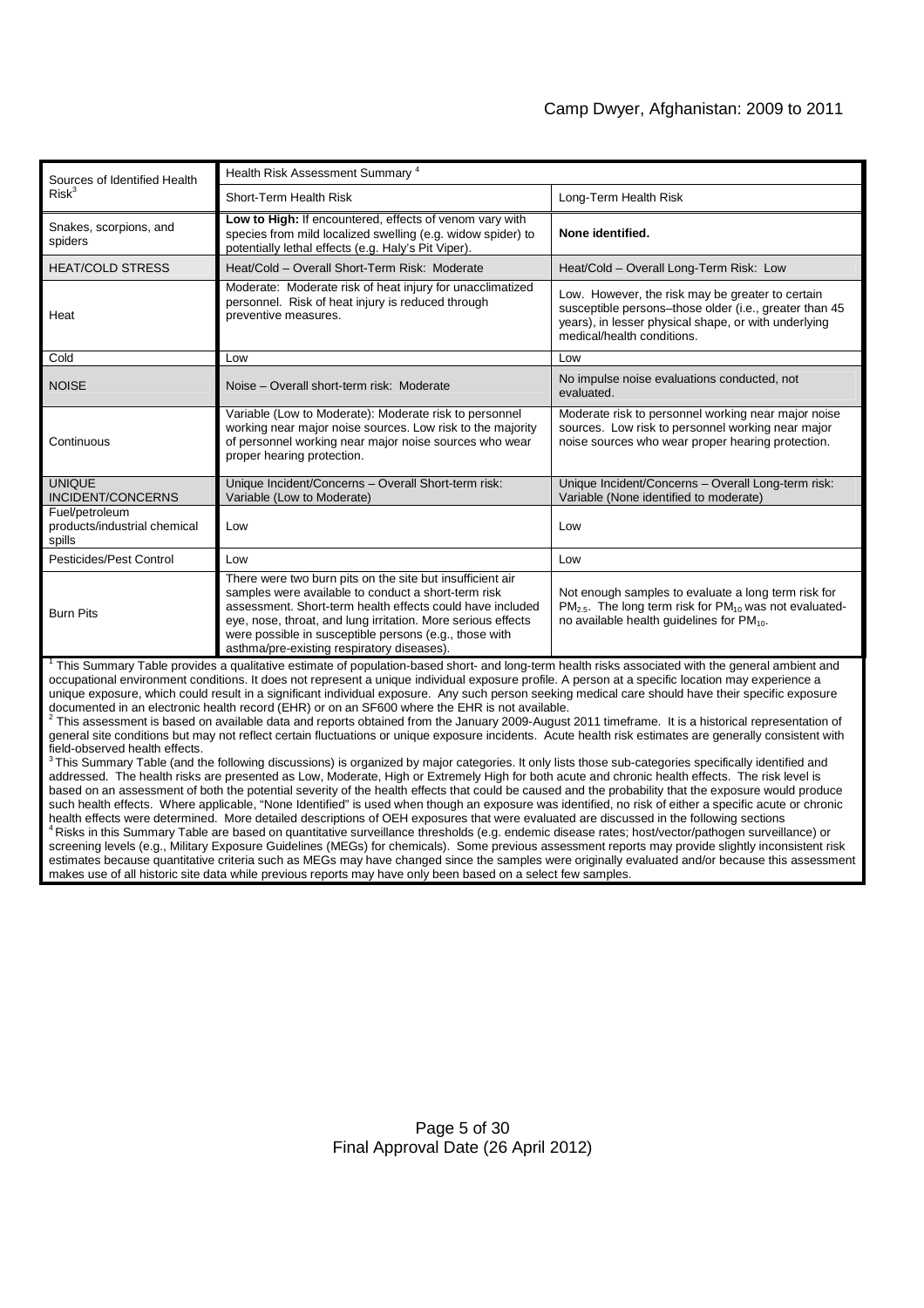# **1 Discussion of Health Risks at Camp Dwyer, Afghanistan by Source**

The following sections describe the major source categories of potential health risk that were evaluated at Camp Dwyer. For each category, the evaluation process includes identifying what, if any, specific sub-categories/health concerns are present. This initial step results in "screening out" certain subcategories that pose no identifiable health risk (for example if all data are below screening levels). While these sections may include sub-categories that have been determined to present no identifiable health risk, the summary table on the previous page only contains those sub-categories that were determined to pose moderate or higher potential health risks.

Data were reviewed from the Defense Occupational and Environmental Health Readiness System (DOEHRS), the Military Exposure Surveillance Library (MESL), and documents on the SIPRNET.

# **2 Air**

### 2.1 Site-Specific Sources Identified

Camp Dwyer is situated in a dusty semi-arid desert environment in the flat and waterless Dasht-I Margo Desert. Violent sandstorms may occur at any time of the year, but are most frequent in May through September. Inhalational exposure to high levels of dust and particulate matter, such as during high winds or dust storms, may result in mild to more serious short-term health effects (e.g., eye, nose or throat and lung irritation) in some personnel. Additionally, certain subgroups of the deployed forces (e.g., those with pre-existing asthma/cardio pulmonary conditions) are at greatest risk of developing notable health effects. Airborne environmental hazards at Camp Dwyer include wind-blown sand and vehicle emissions.

Typical military operations, including vehicular traffic, generators, aircraft and other local sources (including burning of waste) also contribute to the ambient environment at Camp Dwyer.

Limited environmental health surveillance occurred between 2009 and 2011. The summary of results follows.

### 2.2 Particulate matter, less than 10 micrometers  $(PM_{10})$

### *2.2.1 Sample data/Notes:*

Exposure Guidelines: Short-term (24-hour) PM<sub>10</sub> (μg/m<sup>3</sup>): Negligible MEG=250, Marginal MEG=420, Critical MEG=600. Long-term  $PM_{10}$  MEG ( $\mu$ g/m<sup>3</sup>): Not Available.

There were only two 24-hour  $PM_{10}$  samples, one from December 2010 and the other from February 2011. The 2010 PM<sub>10</sub> sample concentration was 137  $\mu$ g/m<sup>3</sup>. The 2011 PM<sub>10</sub> sample concentration was 94  $\mu$ g/m<sup>3</sup>. Due to the limited amount of samples, a risk assessment could not be conducted.

### *2.2.2 Short-term health risks:*

**Not Evaluated.** Not enough data were available to support a short-term health risk assessment.

Page 6 of 30 Final Approval Date (26 April 2012)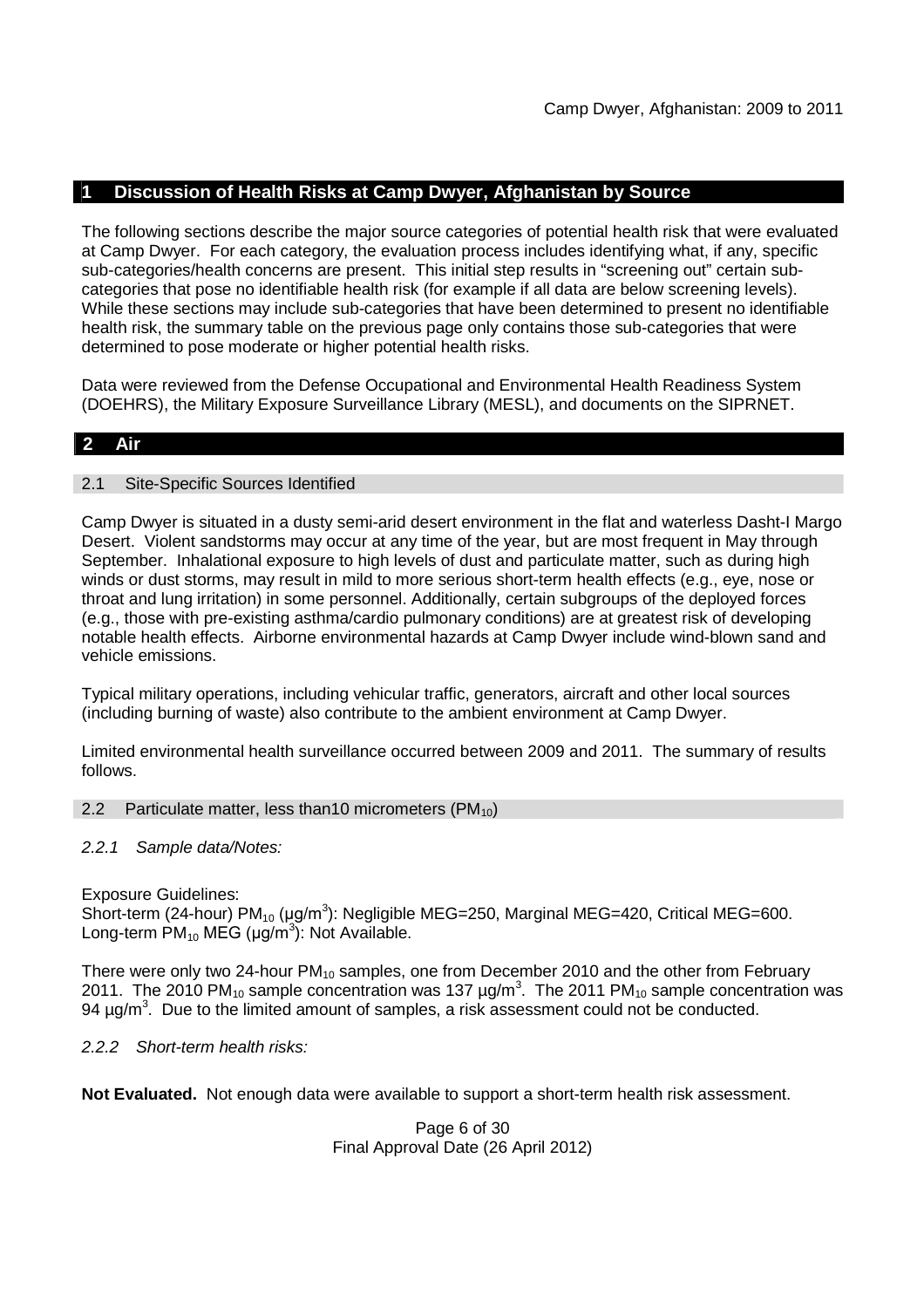### *2.2.3 Long-term health risk:*

**Not Evaluated-no available health guidelines**. The U.S. Environmental Protection Agency (EPA) has retracted its long-term national ambient air quality standard for  $PM_{10}$  due to an inability to clearly link chronic health effects with chronic  $PM_{10}$  exposure levels.

### 2.3 Particulate Matter, less than 2.5 *micrometers* (PM<sub>2.5</sub>)

### *2.3.1 Sample data/Notes:*

Exposure Guidelines:

Short-term (24-hour) PM<sub>2.5</sub> MEGs (μg/m<sup>3</sup>): Negligible MEG=65, Marginal MEG=250, Critical MEG=500. Long-term PM<sub>2.5</sub> MEGs: Negligible MEG=15, Marginal MEG=65.

A total of 41 valid PM<sub>2.5</sub> air samples were collected from 2009 – 2011 including 10 samples from the burn pits area. The range of 24-hour PM<sub>2.5</sub> concentrations was 13 μg/m<sup>3</sup> – 422 μg/m<sup>3</sup> with an average concentration of 134  $\mu$ g/m<sup>3</sup> (95% CI = 110  $\mu$ g/m<sup>3</sup> – 157  $\mu$ g/m<sup>3</sup>).

The nine burn pit  $PM<sub>2.5</sub>$  samples from 2009, all taken in October, did not have specific information on where they were taken other than they were taken at the burn pit. The one burn pit  $PM_{2.5}$  sample from 2011, taken in January, was collected 100 yards from the burn pit. No information on the wind direction and placement of the samplers was available.

### *2.3.2 Short-term health risks:*

# **Low/Moderate:**

The short-term average  $PM_{2.5}$  health risk estimate was Low based on the average concentration (134μg/m<sup>3</sup>). The hazard severity was negligible (65μg/m<sup>3</sup> - 250μg/m<sup>3</sup>) for average PM<sub>2.5</sub> exposures. The results predict that while a few personnel may have experienced notable eye, nose, and throat irritation, most personnel would only experience mild effects. Pre-existing health conditions (e.g., asthma, or cardiopulmonary diseases) could have been exacerbated (TG 230 Table 3-10). A low risk estimate for typical concentrations suggests that short-term exposure to  $PM<sub>2.5</sub>$  at Camp Dwyer would be expected to have little or no impact on mission readiness. Confidence in short-term  $PM_{2.5}$  risk assessment is medium (TG 230, Table 3-6).

The short-term peak  $PM_{2.5}$  health risk estimate was moderate based on the highest observed  $PM_{2.5}$ concentration (422 μg/m<sup>3</sup>). For the highest observed PM<sub>2.5</sub> concentration, the hazard severity was marginal (250µg/m<sup>3</sup> - 500µg/m<sup>3</sup>). A moderate risk estimate for peak concentrations suggests that short-term exposure to peak  $PM<sub>2.5</sub>$  at Camp Dwyer would be expected to have an impact on mission readiness. During peak exposures at the marginal hazard severity level, a majority of personnel would experience notable eye, nose, and throat irritation and some respiratory effects. Some lost duty days would have been expected. Significant aerobic activity would increase risk. (TG 230 Table 3-10). The field data sheet for the PM<sub>2.5</sub> sample with the peak concentration on 27 July 2010 had no specific notes about conditions on that day.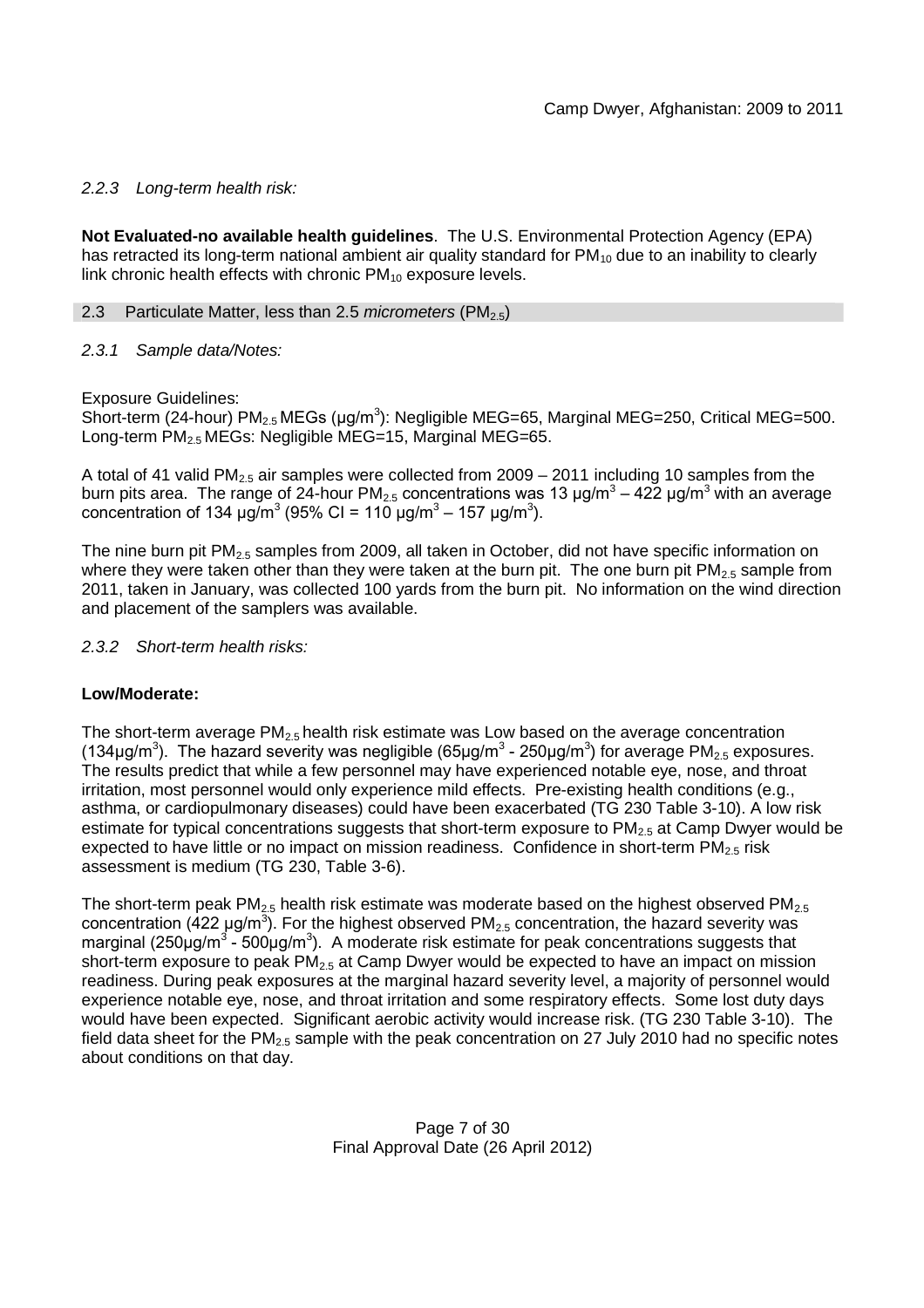# *2.3.3 Long-term health risks:*

# **Moderate:**

The long-term health risk estimate was moderate based on an average PM<sub>2.5</sub> concentration (134 µg/m<sup>3</sup>) that exceeded the long-term PM<sub>2.5</sub> marginal MEG of 65  $\mu$ g/m<sup>3</sup>. A Moderate risk estimate for typical exposure concentrations suggests that long-term exposure to  $PM<sub>2.5</sub>$  at Camp Dwyer would be expected to require limited future medical surveillance activities and related resources. Confidence in the longterm  $PM_{2.5}$  risk assessment is medium (TG 230 Table 3-6).

The hazard severity was marginal (>65µg/m<sup>3</sup>) for average PM<sub>2.5</sub> exposures. The results predict that with repeated exposures above the marginal hazard severity threshold, it is plausible that development of chronic health conditions such as reduced lung function, exacerbated chronic bronchitis, chronic obstructive pulmonary disease (COPD), asthma, atherosclerosis, or other cardiopulmonary diseases could occur in generally healthy troops. Those with a history of asthma or cardiopulmonary disease are considered to be at particular risk.

### 2.4 Airborne Metals from  $PM_{10}$

### *2.4.1 Sample data/Notes:*

There were only two valid  $PM_{10}$  samples and there were no detected metals in the samples. A shortterm or long-term health risk from metals in air could not be determined based on the very limited data available.

### *2.4.2 Short-term health risk:*

**Not Evaluated.** Not enough data were available to support a short-term health risk assessment.

# *2.4.3 Long-term health risk:*

**Not Evaluated.** Not enough data were available to support a long-term health risk assessment.

# 2.5 Volatile Organic Compounds (VOC)

### *2.5.1 Sample data/Notes:*

There were four air samples collected and analyzed for volatile organic compounds (VOCs) using the EPA TO-17 sampling method; two in January 2011 and two in February 2011. Due to the extremely limited sampling data, short-term and long-term health risks from airborne organics cannot be identified at Camp Dwyer.

In the four TO-17 samples, 11 chemicals were detected in one or more samples. Ten of the detected chemicals had 1-year negligible air MEGs but none of those ten chemicals exceeded their MEGs. One chemical, Decane, was detected in two of the four TO-17 samples; however, there was no 1-year negligible air MEG for Decane. Only 1 hour negligible, marginal and critical air MEGs for Decane were available. The maximum detected Decane concentration, 2.09  $\mu q/m^3$  was significantly below the negligible 1 hour air MEG of 1000  $\mu$ g/m<sup>3</sup>.

# *2.5.2 Short and long-term health risks:*

**Not Evaluated.** No data were available to support a short-term or long-term health risk assessment.

Page 8 of 30 Final Approval Date (26 April 2012)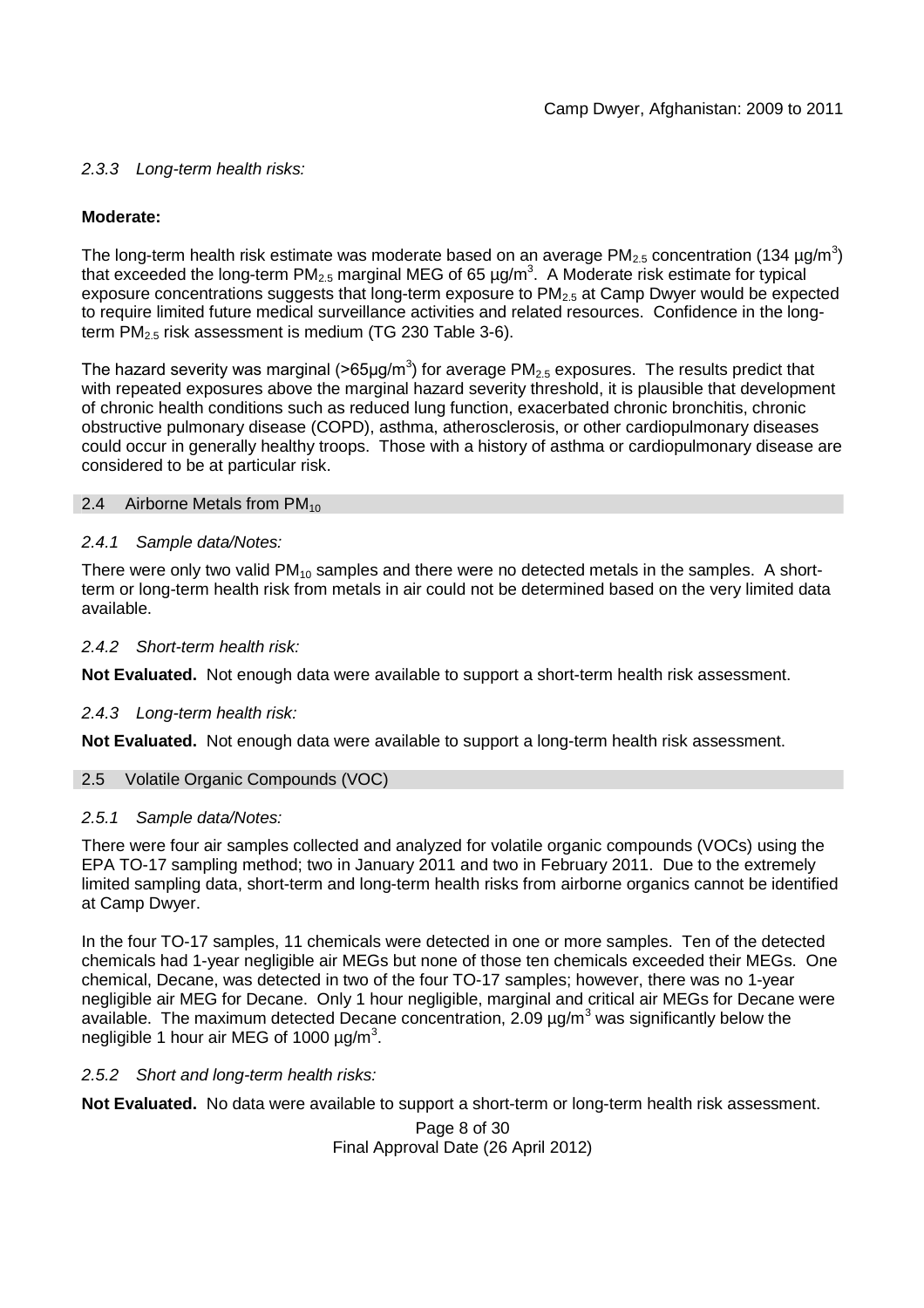# **3 Soil**

### 3.1 Site-Specific Sources Identified

3.2 Sample data/Notes:

Fourteen soil samples were collected at Camp Dwyer during 2009 and 2010 and analyzed for the following parameters: heavy metals, semi-volatile organic compounds (SVOCs), VOCs, polycyclic aromatic hydrocarbons (PAHs), polychlorinated biphenyls (PCBs), insecticides, herbicides fungicides and radionuclides. In 2009, three samples were collected from centrally located areas of Camp Dwyer. In 2010, eleven samples were collected at or near the burn pit.

Nine chemicals were detected in the 2009 soil samples at the camp. Of those chemicals, only Phenanthrene did not have a 1-year negligible soil MEG. The remaining detected chemicals did not exceed their 1-year negligible soil MEG.

Fifty Eight chemicals were detected in the soil samples collected in 2010 at the burn pits. Sixteen chemicals were detected that do not have 1-year negligible soil MEGs. The burn pit soil specific samples are discussed and evaluated in section 10.5. One of the chemicals without a soil MEG detected in the burn pit soil samples was Phenanthrene.

Phenanthrene was the only chemical detected in the camp soil in 2009 and in the burn pit soil in 2010. Phenanthrene is a polycyclic aromatic hydrocarbons (PAH). There is no 1-year negligible soil MEG for Phenanthrene, therefore a TG230 based risk estimate for Phenanthrene was not possible.

Chemicals detected in soil samples that do not have soil MEGs limited the ability to analyze the soil data. There were not enough information to conduct a camp wide long-term soil health risk assessment because limited sample information and a lack of MEGs for some of the detected chemicals.

3.3 Short-term health risk:

**Not an identified source of health risk**. Currently, sampling data for soil are not evaluated for short term (acute) health risks**.**

3.4 Long-term health risk:

**Not Evaluated.** There were not enough data available to support a long-term health risk assessment.

### **4 Water**

In order to assess the risk to US personnel from exposure to water in theater, the USAPHC identified the most probable exposure pathways based on available information. They were primary ingestion sources (a mix of bottled and treated water) and non-drinking. Non-drinking exposures (such as personal hygiene or food preparation sources) include sources for which significantly less than 5 liters of water are assumed to be ingested per day. The water samples were analyzed for metals, PAHs, VOCs, and SVOCs.

> Page 9 of 30 Final Approval Date (26 April 2012)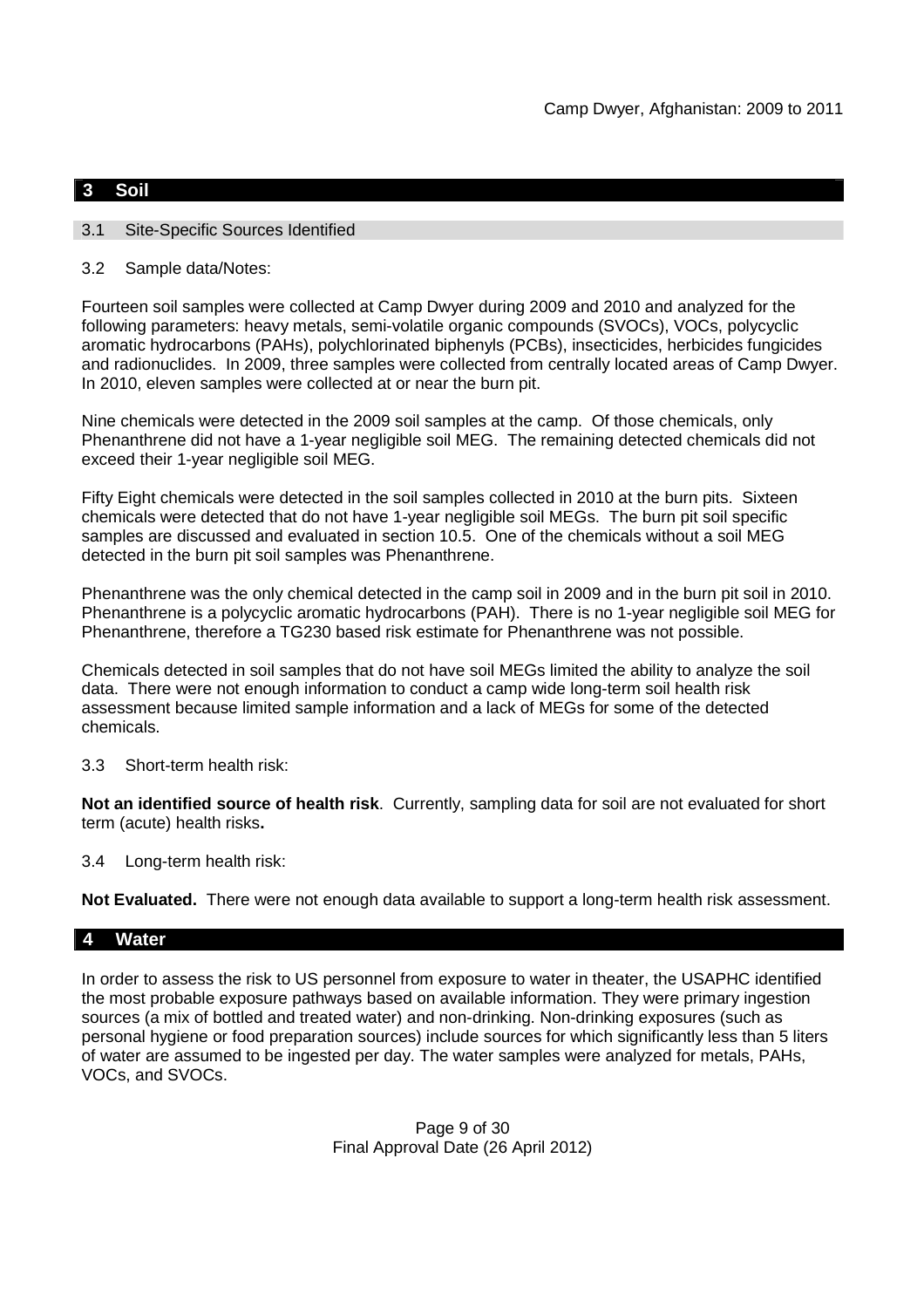### 4.1 Drinking Water:

Camp Dwyer switched from Class I bottled water to water packaged by the Expeditionary Water Packing System (EWPS) in 2010. No samples were collected of the Class I bottled water prior to this transition. Only two samples of water produced by the EWPS were available in the DOEHRS.

Well water was treated with a reverse osmosis water purification unit (ROWPU) at Camp Dwyer. There were very limited samples; only six samples were collected in 2010, and a single sample in 2011. In four of the six ROWPU treated water samples taken in 2010, boron was detected. In the six samples, boron's average concentration of 0.98mg/L was above the 1 year negligible water MEG for 15 liters per day of water consumption, 0.93 mg/L. The average boron concentration in the ROWPU treated water was only slightly above the 1 year negligible water MEG for 15 liters per day of water consumption. The actual water consumption of personnel at Camp Dwyer would have influenced if boron screened out of analysis. The boron water MEG is based on a total dose of boron in a day. At 5 liters a day, the negligible MEG concentration is 2.8 mg/L, or a dose of 14mg daily. At 15 liters a day, the negligible MEG concentration is 0.93 mg/L, or a dose of 14mg daily. The average concentration of boron in the water at Dwyer was 0.98mg/l, so if personnel did not consume more than 14.2 liters of water a day, the hazard severity from boron would have been negligible.

The short-term risk and the long-term risk were related because the 14 day boron negligible water MEG was the same as the 1 year MEG. Boron is a chemical that deviates from the standard MEG hierarchy because following the standard hierarchy, the 1-year MEG would have allowed a higher long-term exposure than the 14 day MEG allowed for a short-term exposure.

### *4.1.1 Short-term health risk:*

**Not Evaluated.** Not enough data were available to support a short-term health risk assessment on drinking water. There were insufficient samples to monitor for short-term water quality; the available samples are too sparse to reflect short duration changes in water quality. Short term health risks are based on peak concentrations but with less than a sample a month, peak concentrations data were not adequately monitored.

### *4.1.2 Long-term health risk:*

**Not Evaluated.** Not enough data were available to support a long-term health risk assessment on drinking water. The available samples did not have a good temporal spacing during the year for an average to reflect the entire year.

### 4.2 Water: Used for Other Purposes (Personal Hygiene, Cooking, Showering, etc.)

Although the primary route of exposure for most microorganisms is ingestion of the contaminated water, dermal exposure to some microorganisms, chemicals, and biologicals may also cause adverse health effects. Complete exposure pathways would include drinking, brushing teeth, personal hygiene, cooking, providing medical and dental care using a contaminated water supply or during dermal contact at vehicle or aircraft wash racks.

Six samples representing non-drinking water exposures (personal hygiene, etc) were available for Camp Dwyer. These were from 2009 (five samples), and 2010 (one sample). Three of the samples from 2009 were treated water for non drinking use. The remaining three samples, two from 2009 and 1

> Page 10 of 30 Final Approval Date (26 April 2012)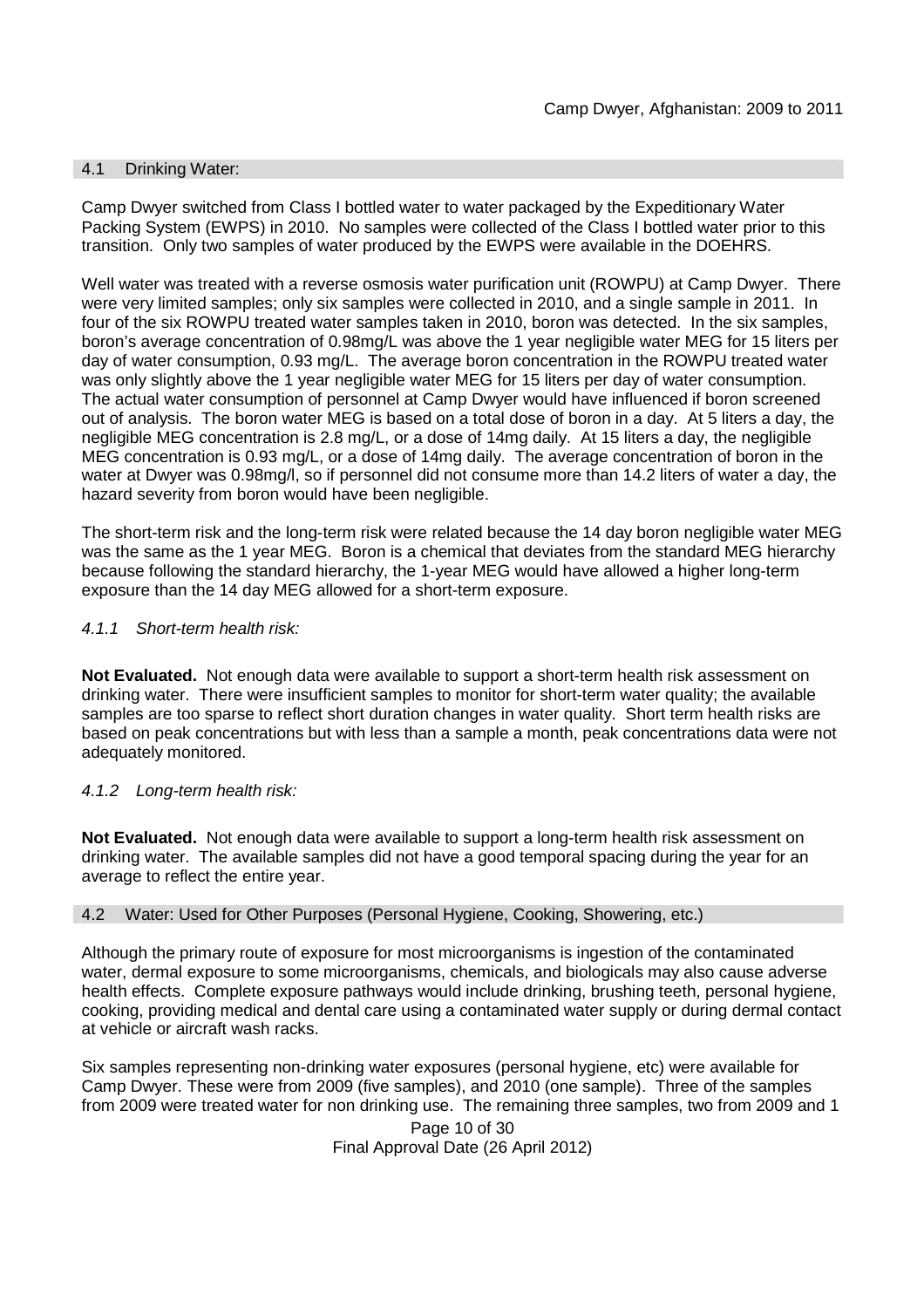from 2010, were non drinking water samples; however the field data sheet was unclear of the intended use of the water. There may have been contact before treatment or the field data sheet may have been incomplete. Due to the limited samples and the uncertainty of the use of some of the water, there are not enough data to support a risk assessment on water used for non drinking purposes.

In the five 2009 non drinking water samples, no chemicals exceeded their negligible 1 year screening criteria (2.5 times the negligible 5 liter per day 1 year negligible MEG). In 2009, sulfate ions were detected above the acute screening criteria (2.5 times the negligible 5 liter per day 14 day negligible MEG). No higher severity MEG was available.

# *4.2.1 Short-term health risk:*

**Not Evaluated.** Not enough data available to support a short-term health risk assessment on nondrinking water.

# *4.2.2 Short and long-term health risks:*

**Not Evaluated.** Not enough data were available to support a long-term health risk assessment for nondrinking water.

# **5 Military Unique**

### 5.1 Chemical Biological, Radiological Nuclear (CBRN) Weapons:

The DOEHRS and MESL databases were searched for any information on this topic along with an Occupational and Environmental Health Site Assessment for Camp Dwyer. No military unique issues were found.

# 5.2 Depleted Uranium (DU):

No specific hazard sources were documented in DOEHRS or MESL or the Occupational and Environmental Health Site Assessment for Camp Dwyer. According to the DOD, the use of Depleted Uranium has not been used in Afghanistan.

### 5.3 Ionizing Radiation:

Ionizing radiation is emitted from medical X-ray and CAT scanners. Camp Dwyer has a Combat Support Hospital with several ionizing radiation sources. Exposure limiting controls are in place. Concrete barriers are used to contain the hazard area and warning signs are posted to clearly mark hazard area. No worker exposures exceeding radiation exposure standards have been identified.

# **Short-term and long-term health risks:**

**Low/Moderate:** Low for persons not working in the combat support hospital, with a low confidence level. Moderate for the radiology staff and personnel frequently in the X-ray and CAT scan hazard area with a low confidence level.

### 5.4 Non-Ionizing Radiation:

No specific hazard sources were documented in the DOEHRS or deployment MESL from January 2009 through August 2011.

> Page 11 of 30 Final Approval Date (26 April 2012)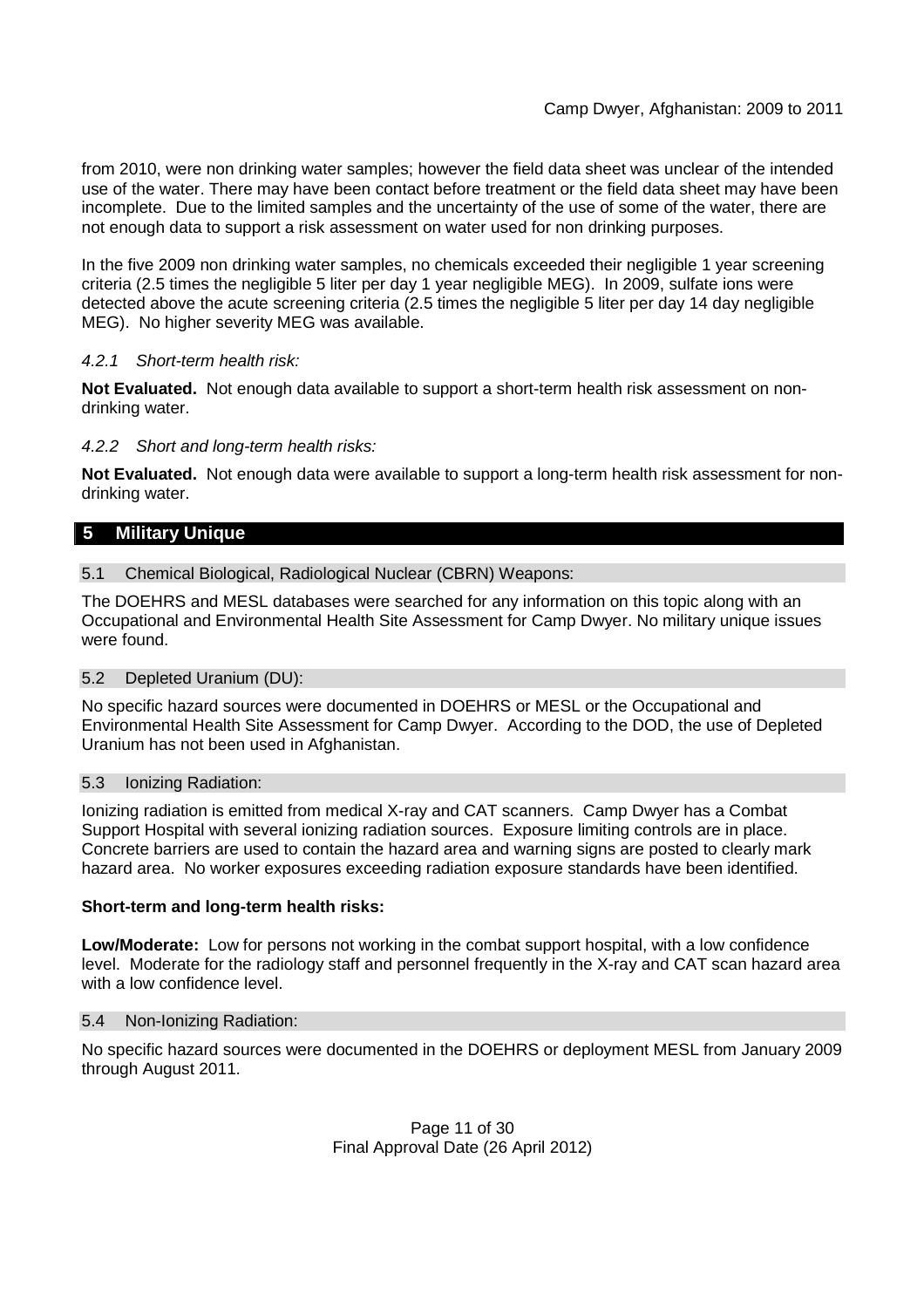### **6 Endemic Disease1**

Information was taken directly from the National Center for Medical Intelligence (NCMI), Baseline Infectious Disease Risk Assessment for Afghanistan, dated 24 August 2011. This document lists the endemic disease reported in the region, its specific unmitigated risks and severity and general health information about the disease. In addition, the Camp Dwyer OEHSA was reviewed for any related reporting of vectors and annotated where applicable.

### 6.1 Foodborne and Waterborne Diseases

Food borne and waterborne diseases in the area are transmitted through the consumption of local food and water. Sanitation is poor throughout the country, including major urban areas. Local food and water sources (including ice) are heavily contaminated with pathogenic bacteria, parasites, and viruses to which most U.S. Service members have little or no natural immunity. Effective host nation disease surveillance does not exist within the country. Only a small fraction of diseases are identified or reported in host nation personnel. Diarrheal diseases can be expected to temporarily incapacitate a very high percentage of U.S. personnel within days if local food, water, or ice is consumed. Hepatitis A and typhoid fever can cause prolonged illness in a smaller percentage of unvaccinated personnel. Vaccination is required for DOD personnel and contractors. In addition, although not specifically assessed in this document, viral gastroenteritis (e.g., norovirus) and food poisoning (e.g., *Bacillus cereus*, *Clostridium perfringens*, and *Staphylococcus*) may cause significant outbreaks. Key disease risks are summarized below:

### *6.1.1 Diarrheal diseases (bacteriological)*

**High:** Potential health risk to U.S. personnel is high year round. Risk is typically highest following spring floods. In general, bacterial agents such as enterotoxigenic *Escherichia coli*, *Campylobacter*, *Shigella*, and *Salmonella* are the most common causes of traveler's diarrhea wherever sanitary conditions are significantly below U.S. standards. The health risk of cholera is considered in its own health risk assessment. An operationally significant attack rate (potentially over 50% per month) could occur among personnel consuming local food, water, or ice. Field conditions (including lack of hand washing and primitive sanitation) may facilitate person-to-person spread and epidemics. Typically mild disease treated in outpatient setting; recovery and return to duty in less than 72 hours with appropriate therapy. A small proportion of infections may require greater than 72 hours limited duty, or hospitalization.

*6.1.2 Hepatitis A*

Page 12 of 30 Final Approval Date (26 April 2012)

 $^1$  NOTE: "Risk" level refers to both severity of disease (without controls, for example vaccinations) and probability of disease based on local rates/endemic status. Diseases described are those presenting greater risk when compared with U.S. conditions. Most identified disease risks can and are being mitigated with military preventive medicine measures/policies.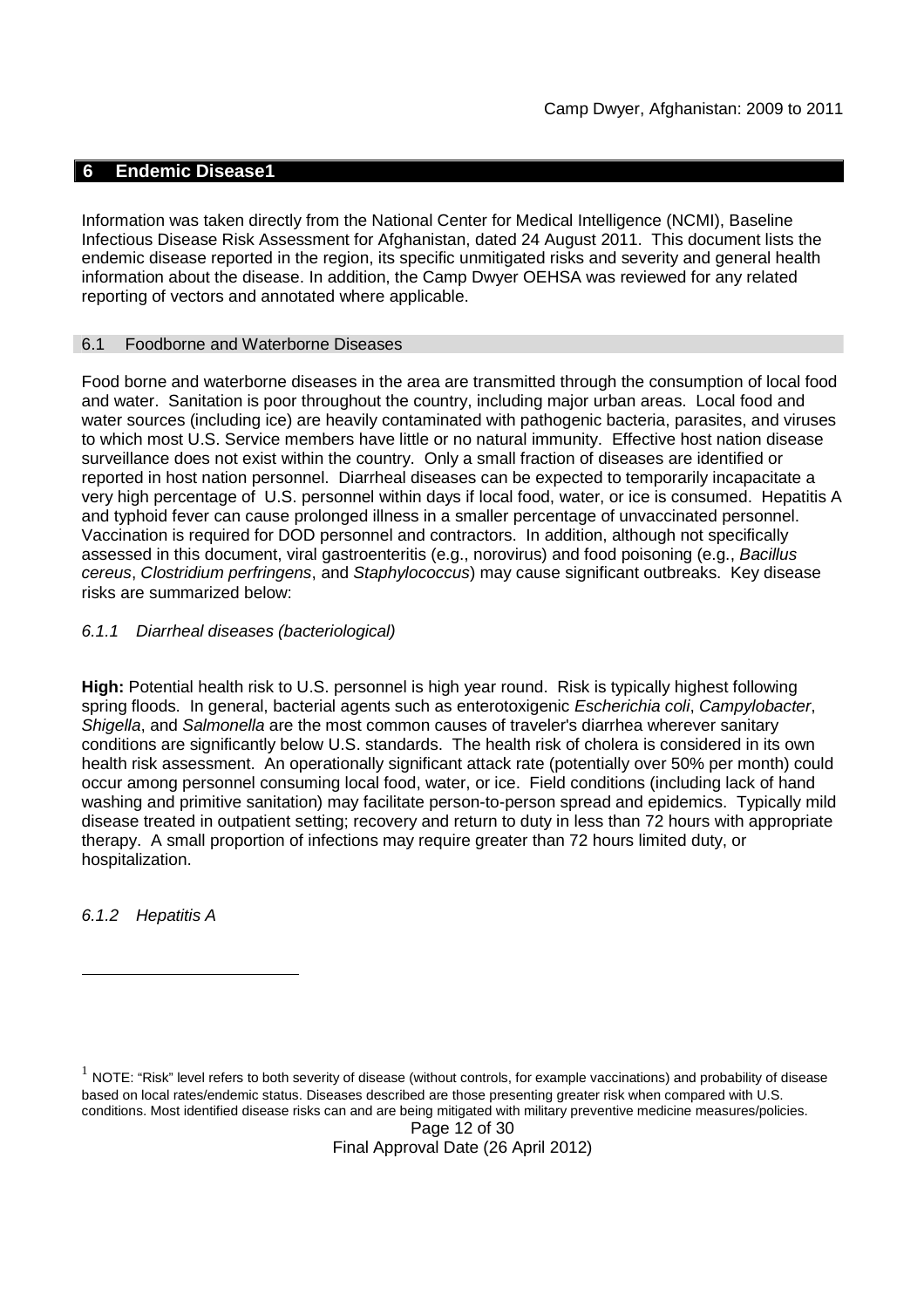**High:** Potential health risk to U.S. personnel is high year round. In non-indigenous personnel, hepatitis A typically occurs after consumption of fecally contaminated food or water. Infection also may occur through direct fecal-oral transmission under conditions of poor hygiene and sanitation. Childhood hepatitis A infections tend to be asymptomatic or have mild symptoms, whereas adults typically develop jaundice and other symptoms. In areas where high levels of hepatitis A virus circulate, the number of reported cases in the local population is usually low because asymptomatic childhood infections confer lifelong immunity to adults, reflected by high antibody prevalence. A small number of cases (less than 1% per month attack rate) could occur among unvaccinated personnel consuming local food, water, or ice. Field conditions (including primitive sanitation, lack of hand washing) may facilitate outbreaks driven by person-to-person spread. Common source outbreaks are also possible. Mitigation is in place, US Personnel do not drink untreated Afghan water. Water consumed by US/DOD personnel is treated on military camps. Typical case involves 1 to 3 weeks of debilitating symptoms, sometimes initially requiring inpatient care; recovery and return to duty may require a month or more.

# *6.1.3 Typhoid / paratyphoid fever*

**High:** Potential health risk to U.S. personnel is high year round. Risk is typically highest following spring floods. Typhoid and paratyphoid are acquired through the consumption of fecally contaminated food or water. The two diseases are clinically similar, and in areas where they are endemic, typhoid typically accounts for 90 percent of cases. Asymptomatic carriers are common with typhoid and contribute to sustained transmission. In countries where hygiene and sanitation are poor or nonexistent, most cases occur in children; adult cases and outbreaks are rare because of immunity acquired in infancy or early childhood. In countries with a mixture of primitive and modern sanitation and hygiene, outbreaks of typhoid fever occur and may involve all age groups. A small number of cases (less than 1% per month attack rate) could occur among unvaccinated personnel consuming local food, water, or ice. Common source outbreaks may occur. Mitigation is in place, US Personnel do not drink untreated Afghan water. Water consumed by US/DOD personnel is treated on military camps. With appropriate treatment, typhoid and paratyphoid fever are debilitating febrile illnesses typically requiring 1 to 7 days of supportive care, followed by return to duty.

# *6.1.4 Diarrhea - protozoal*

**Moderate:** Potential health risk to U.S. personnel is Moderate year round. Risk is typically highest following spring floods. In general, *Cryptosporidium* spp., *Entamoeba histolytica*, and *Giardia lamblia* are the most common protozoal causes of diarrhea wherever sanitary conditions are significantly below U.S. standards. A small number of cases (less than 1% per month attack rate) could occur among personnel consuming local food, water, or ice. Outbreaks affecting a higher percentage of personnel are possible with *Cryptosporidium*. Mitigation is in place, US Personnel do not drink untreated Afghan water. Water consumed by US/DOD personnel is treated on military camps. Symptomatic cases may vary in severity; typically mild disease demonstrating recovery and return to duty in less than 72 hours with appropriate therapy; severe cases may require 1 to 7 days of supportive care, followed by return to duty.

### *6.1.5 Brucellosis*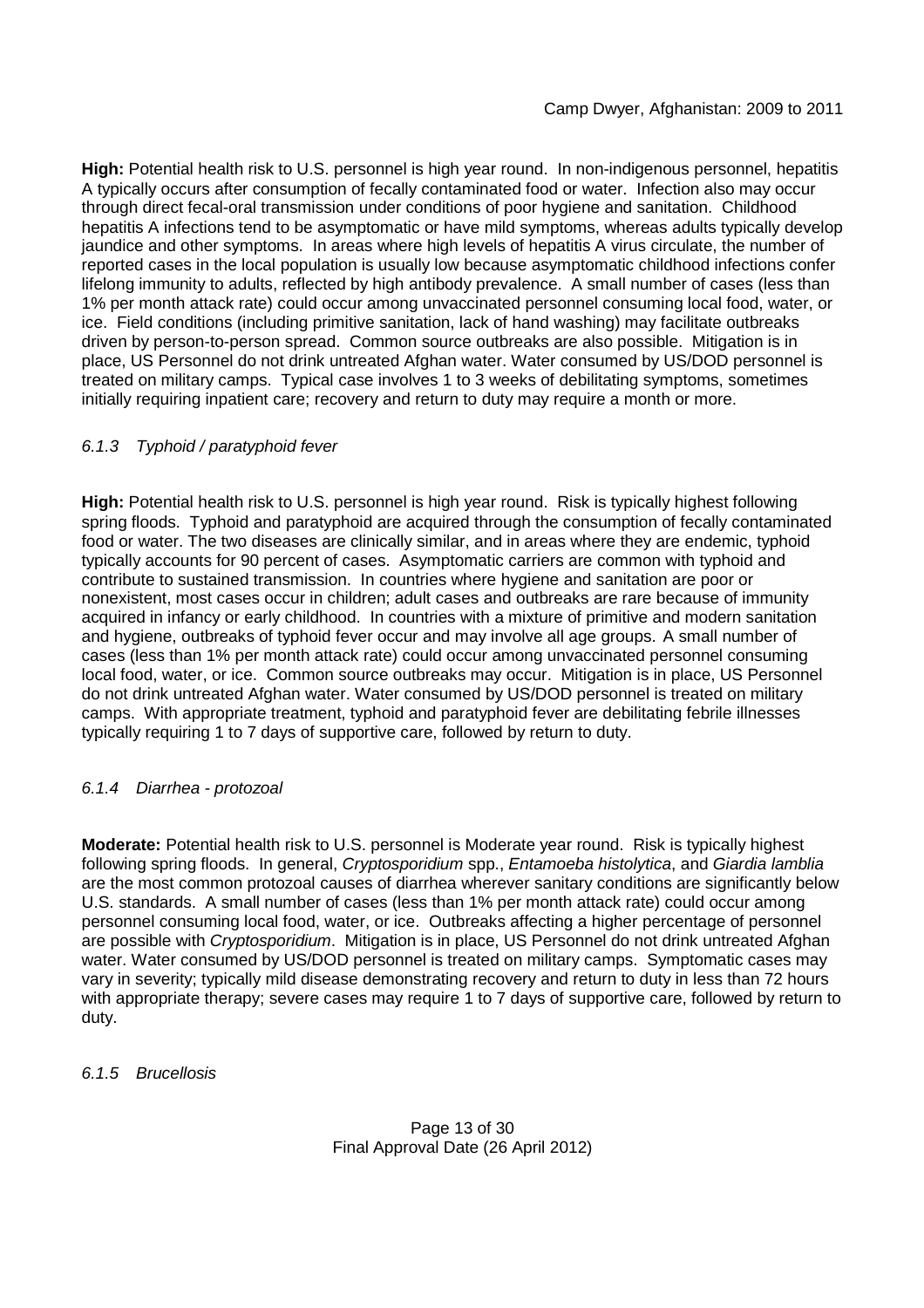**Moderate:** Potential health risk to U.S. personnel is Moderate year round. Brucellosis is a common disease in cattle, sheep, goats, swine, and some wildlife species in most developing countries. Humans contract brucellosis through consumption of contaminated dairy products (or foods made with such products) or by occupational exposures to infected animals. The health risk from direct animal contact is likely to be highest in rural areas where livestock are present. However, the health risk from contaminated dairy products is present countrywide, including urban areas. Rare cases (less than 0.1% per month attack rate) could occur among personnel consuming local dairy products or having direct contact with livestock. Mitigation is in place, US Personnel do not drink untreated Afghan water. Water consumed by US/DOD personnel is treated on military camps. With appropriate treatment, brucellosis is a febrile illness of variable severity, potentially requiring inpatient care; convalescence is usually over 7 days even with appropriate treatment.

### *6.1.6 Diarrhea - cholera*

**Moderate:** Potential health risk to U.S. personnel is Moderate year round. Risk is greatest during warmer months when water sources dry up and there is widespread use of open irrigation canals for domestic water. Development of symptomatic cholera requires exposure to large inoculums and typically is associated with ingestion of heavily contaminated food or water. Person-to-person spread of cholera occurs very infrequently, if at all. Children, the elderly, or people with low gastric acidity (or those taking antacids or acid blockers) are at increased risk of developing symptoms. The majority of infections (75 percent or more, depending on biotype) among healthy adults are very mild or asymptomatic. Only a small percentage of infections are severe. Because cholera frequently causes serious public health impact, cholera cases are more likely to be reported under the International Health Regulations than other types of diarrhea. However, official reports generally underestimate the actual levels of circulating pathogen. In addition, the diagnosis of "watery diarrhea" is often used to avoid specific reporting as cholera. Rare cases (less than 0.1% per month attack rate) could occur among personnel consuming local food, water, or ice. Mitigation is in place, US Personnel do not drink untreated Afghan water. Water consumed by US/DOD personnel is treated on military camps. Most symptomatic cases are mild, with recovery and return to duty in less than 72 hours on appropriate outpatient treatment; severe cases may require 1-7 days of supportive or inpatient care, followed by return to duty.

### *6.1.7 Hepatitis E*

**Moderate:** Potential health risk to U.S. personnel is Moderate year round. Risk is typically highest following spring floods. Hepatitis E occurs in 4 major genotypes. Genotypes 1 and 2, found primarily in Africa and Asia, cause large numbers of sporadic cases, as well as large outbreaks. Fecal contamination of drinking water is the most common source of exposure for these genotypes. Large outbreaks are usually associated with particularly severe breakdowns in baseline sanitation, as often occurs during heavy rainfall which increases mixing of sewage and drinking water sources. Secondary household cases from person-to-person transmission are uncommon. Unlike hepatitis A, where local populations living in poor sanitary conditions are usually highly immune from childhood exposures, immunity levels for hepatitis E are often much lower, even in areas of extremely poor sanitation. Typically, outbreaks of hepatitis E occur primarily among adults; infections among children are less common. Although data are insufficient to assess potential disease rates, we cannot rule out rates approaching 1 percent per month among personnel consuming local food, water, or ice. Rates may

> Page 14 of 30 Final Approval Date (26 April 2012)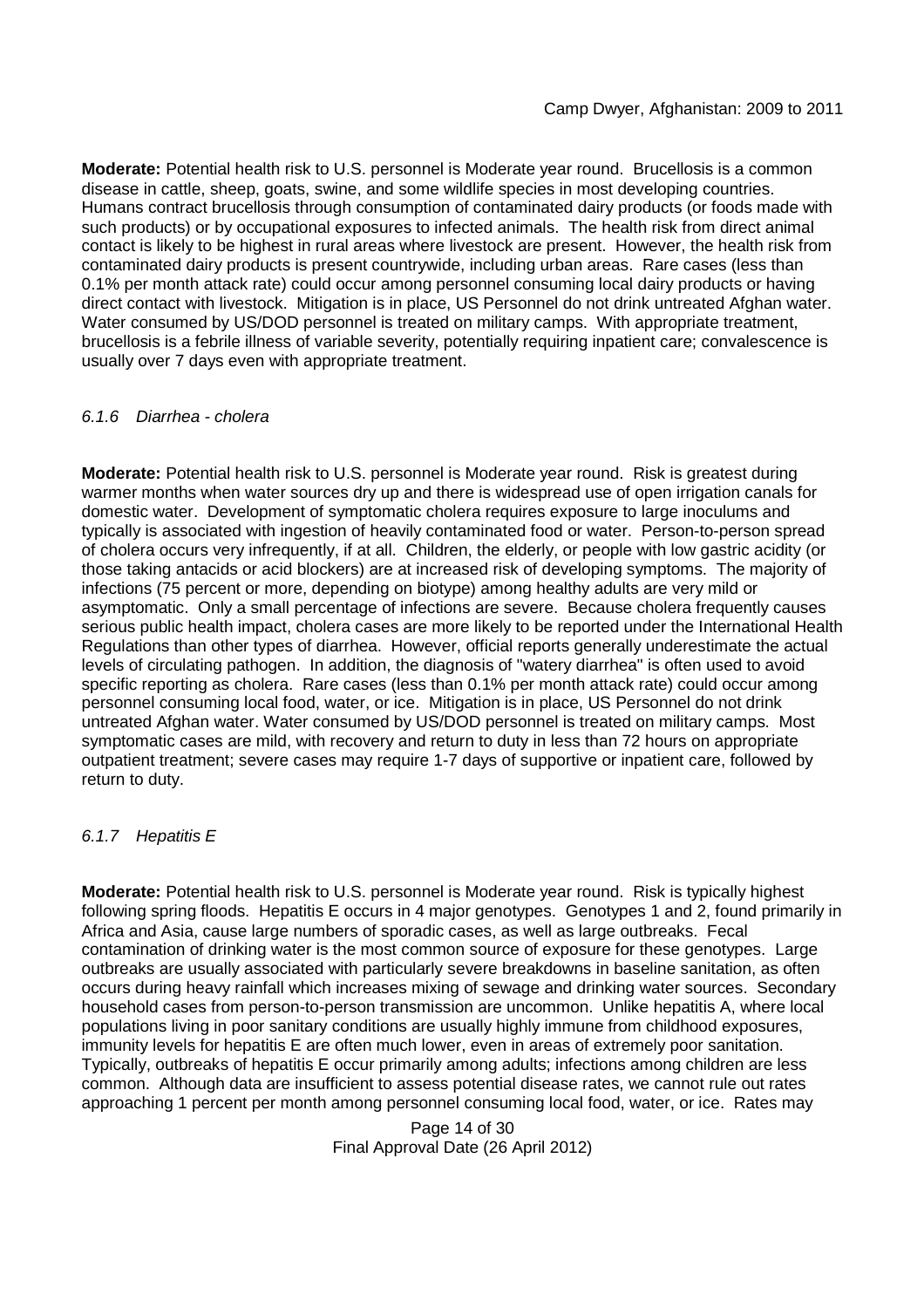exceed 1 percent per month for personnel heavily exposed during outbreaks in the local population. Mitigation is in place, US Personnel do not drink untreated Afghan water. Water consumed by US/DOD personnel is treated on military camps. Typical case involves 1 to 3 weeks of debilitating symptoms, sometimes initially requiring inpatient care; recovery and return to duty may require a month or more. Infection with genotypes 1 or 2 during the third trimester of pregnancy is associated with a 20 percent fatality rate.

# *6.1.8 Short-term Health Risks:*

**Moderate to high**: The overall short-term unmitigated risk associated with food borne and waterborne diseases is considered High (for bacterial diarrhea, hepatitis A, typhoid fever / paratyphoid fever) to Moderate (for diarrhea-protozoal, diarrhea-cholera, brucellosis, hepatitis E) if local food or water is consumed. Preventive Medicine measures such as vaccinations reduce the risk estimate to none (for Hepatitis A and Typhoid fever). Additionally, U.S. Forces are provided food and water from approved sources. Confidence in the health risk estimate is High (NCMI 2011).

*6.1.9 Long-term Health Risks:*

# **None identified based on available data.**

### 6.2 Arthropod Vector-Borne Diseases

During the warmer months, the climate and ecological habitat support populations of arthropod vectors, including mosquitoes, ticks, mites, and sandflies. Significant disease transmission is sustained countrywide, including urban areas. Malaria, the major vector-borne health risk in Afghanistan, is capable of debilitating a high percentage of personnel for up to a week or more. In addition, other vector-borne diseases are transmitted at low or unknown levels and may constitute a significant health risk.

# *6.2.1 Malaria (Risk can vary with location, check NCMI site)*

**High:** Potential unmitigated risk to U.S. personnel is High during warmer months (typically March through November). Malaria incidents are often associated with the presence of agriculture activity, including irrigation systems and standing water, which provide breeding habitats for vectors. A small number of cases could occur among personnel exposed to mosquito (Anopheles spp.) bites. Malaria incidents can cause debilitating febrile illness typically requiring 1 to 7 days of inpatient care, followed by return to duty. Severe cases may require intensive care or prolonged convalescence, and fatalities can occur. Mitigation measures include mandated chemoprophylaxis and permethrin treated camouflage utility uniforms.

# *6.2.2 Leishmaniasis - cutaneous*

**Moderate:** Potential health risk to U.S. personnel is Moderate year round Leishmaniasis is transmitted by sandflies. Transmission generally is limited to the warmer months. A small number of cases (less than 1% per month attack rate) could occur among personnel exposed to sandfly bites in areas with

> Page 15 of 30 Final Approval Date (26 April 2012)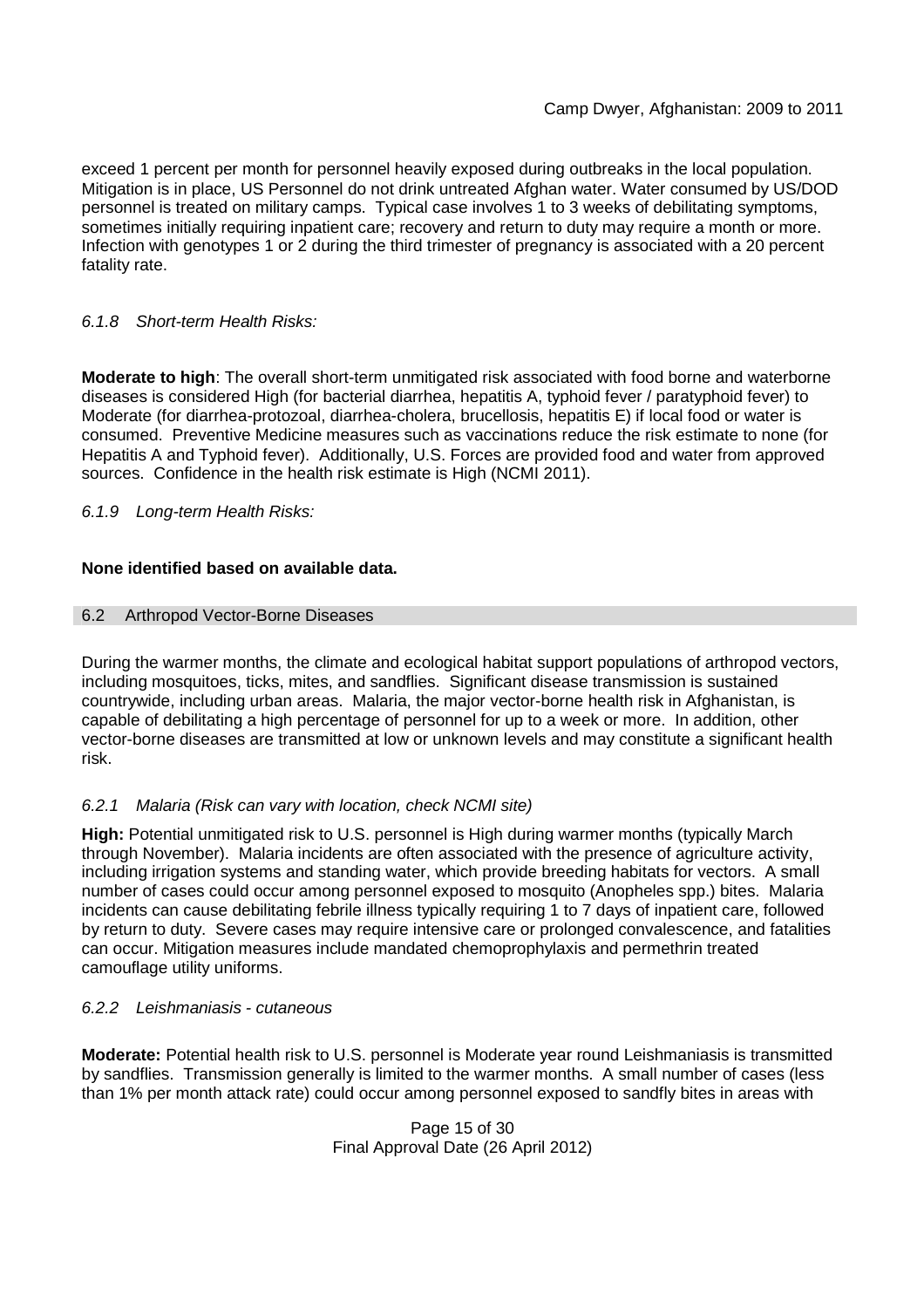infected people, rodents, dogs, or other reservoir animals. In groups of personnel exposed to heavily infected sandflies in focal areas, attack rates can be very high (over 50%). Mitigation measures in place include IPM practices and permethrin treated uniforms. Cutaneous infection is unlikely to be debilitating, though lesions can be disfiguring. Definitive treatment previously required non-urgent evacuation to the continental United States; currently, not all cases require evacuation. Mitigation measures in place include Integrated pest management (IPM) practices, and permethrin treated uniforms. In the 2011 OEHSA for Camp Dwyer, no data indicated a history of sand flies.

# *6.2.3 Leishmaniasis - visceral*

**Moderate:** Potential health risk to U.S. personnel is Moderate year round. Leishmaniasis is transmitted by sandflies. Transmission generally is limited to the warmer months. Disease is assessed as present, but levels are unknown; rare cases possible among personnel exposed to sandfly bites in areas with infected humans, dogs, or other reservoir animals. Asymptomatic chronic infections may occur which may become symptomatic years later. In groups of personnel exposed to heavily infected sandflies in focal areas, attack rates can be very high (over 50%). Mitigation measures in place include IPM practices and permethrin treated uniforms. Cutaneous infection is unlikely to be debilitating, though lesions can be disfiguring. Definitive treatment previously required non-urgent evacuation to the continental United States; currently, not all cases require evacuation. Mitigation measures in place include Integrated pest management (IPM) practices, and permethrin treated uniforms. In the 2011 OEHSA of Camp Dwyer, no data indicated a history of sand flies.

# *6.2.4 Crimean-Congo hemorrhagic fever*

**Moderate:** Potential health risk to U.S. personnel is Moderate year round with peak transmission from March through November. Risk from tick-borne transmission is limited primarily to warmer months. Risk of transmission from animal contact is present year-round. Most primary Crimean-Congo hemorrhagic fever (CCHF) infections occur as sporadic cases or clusters of cases, and are associated with tick bites or occupational contact with blood or secretions from infected animals. Outbreaks of CCHF occur infrequently, but may be associated with changes in agricultural land use that increase tick contact or incursions of susceptible populations into areas where the disease is endemic. Rare cases (less than 0.1% per month attack rate) could occur among personnel exposed to tick bites. Direct contact with blood and body fluids of an infected animal or person may also transmit infection. It is a very severe illness typically requiring intensive care with fatality rates from five to fifty percent. In the 2011 OEHSA of Camp Dwyer, no data indicated a history of ticks.

# *6.2.5 Sandfly fever*

**Moderate:** Sandfly fever has a moderate health risk, and transmission generally is limited to the warmer months. The disease is transmitted by sandflies, which typically bite at night and breed in dark places rich in organic matter, particularly in rodent or other animal burrows. Other suitable habitats include leaf litter, rubble, loose earth, caves, and rock holes. Sandflies may be common in peridomestic settings. Abandoned dwellings, sometimes used by troops as temporary quarters, also can harbor significant numbers of sandflies. Stables and poultry pens in peridomestic areas also may harbor sandflies. Although data are insufficient to assess potential disease rates, 1 to 10 percent of personnel could be affected per month under worst case conditions. In small groups exposed to heavily infected sandfly populations in focal areas, attack rates can be very high (over 50 percent).

> Page 16 of 30 Final Approval Date (26 April 2012)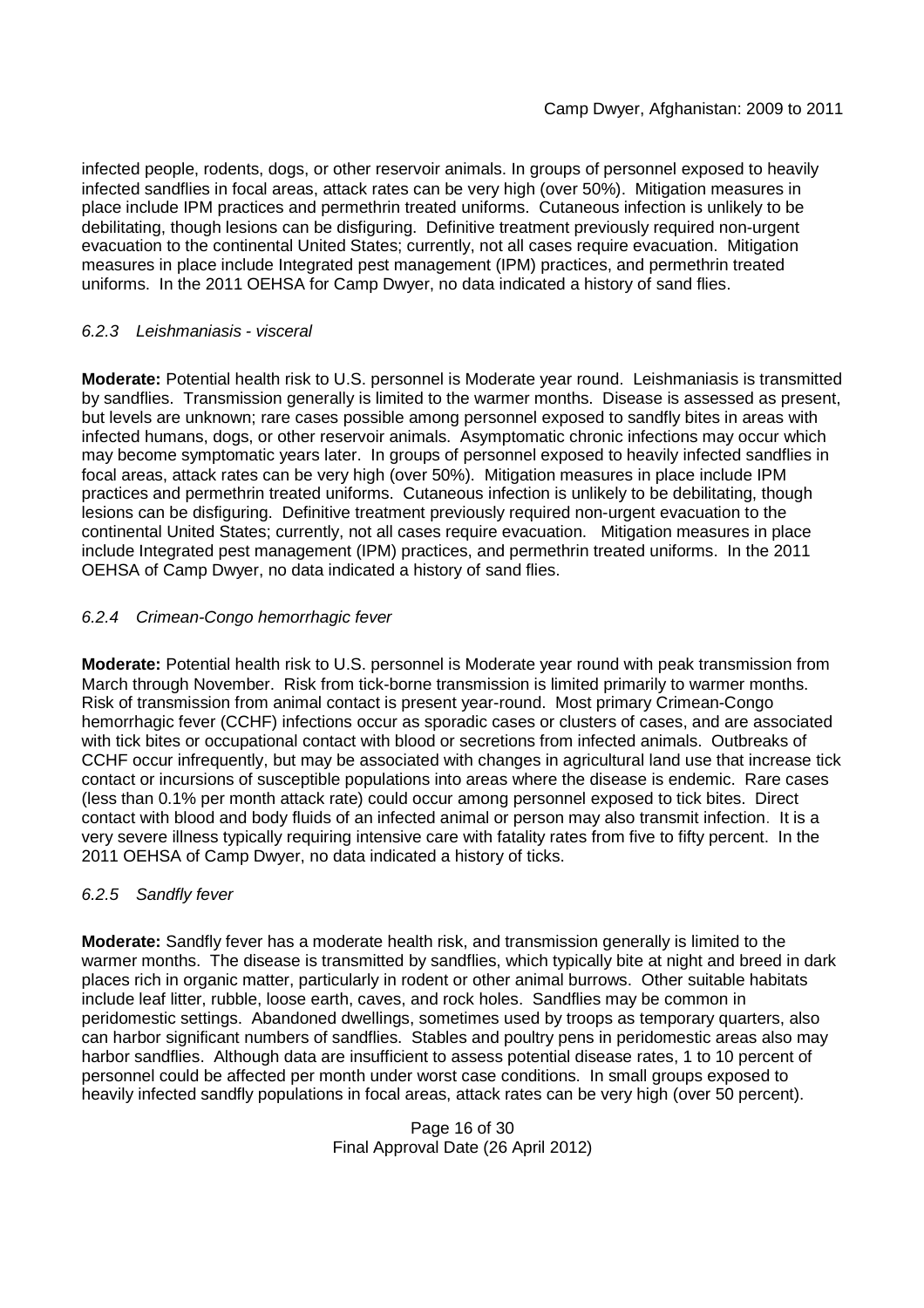Incidents can result in debilitating febrile illness typically requiring 1 to 7 days of supportive care followed by return to duty. Mitigation measures in place include Integrated pest management (IPM) practices, and permethrin treated uniforms. In the 2011 OEHSA of Camp Dwyer, no data indicated a history of sand flies.

# *6.2.6 Plague*

**Low:** Potential health risk to U.S. personnel is Low year round. Bubonic plague typically occurs as sporadic cases among people who come in contact with wild rodents and their fleas during work, hunting, or camping activities. Outbreaks of human plague are rare and typically occur in crowded urban settings associated with large increases in infected commensal rats (*Rattus rattus*) and their flea populations. Some untreated cases of bubonic plague may develop into secondary pneumonic plague. Respiratory transmission of pneumonic plague is rare but has the potential to cause significant outbreaks. Close contact is usually required for transmission. In situations where respiratory transmission of plague is suspected, weaponized agent must be considered. Extremely rare cases (less than 0.01% per month attack rate) could occur. Incidence could result in potentially severe illness which may require more than 7 days of hospitalization and convalescence.

# *6.2.7 Typhus-miteborne (scrub typhus)*

**Moderate:** Potential health risk to U.S. personnel is Moderate during warmer months (typically March through November) when vector activity is highest. Mite-borne typhus is a significant cause of febrile illness in local populations with rural exposures in areas where the disease is endemic. Large outbreaks have occurred when non-indigenous personnel such as military forces enter areas with established local transmission. The disease is transmitted by the larval stage of trombiculid mites (chiggers), which are typically found in areas of grassy or scrubby vegetation, often in areas which have undergone clearing and regrowth. Habitats may include sandy beaches, mountain deserts, cultivated rice fields, and rain forests. Although data are insufficient to assess potential disease rates, attack rates can be very high (over 50%) in groups of personnel exposed to heavily infected "mite islands" in focal areas. The disease can cause debilitating febrile illness typically requiring 1 to 7 days of inpatient care, followed by return to duty.

# *6.2.8 West Nile fever*

**Low:** Potential health risk to U.S. personnel is Low with transmission generally limited to the warmer months. West Nile fever is present and is maintained by bird populations and multiple species of *Culex* mosquitoes that help to transfer the diseases from birds to humans. The majority of infections in young, healthy adults are asymptomatic although it can result in fever, headache, tiredness, and body aches, occasionally with a skin rash (on the trunk of the body) and swollen lymph glands.

# *6.2.9 Short -term health risks:*

**Low to High:** The health risk estimate is high for malaria (infection rate of less than 1% per month), Moderate for leishmaniasis - cutaneous (acute), Crimean-Congo hemorrhagic fever, sandfly fever, typhus-miteborne; and Low for, the plague and West Nile fever. Health risk is reduced to low by proper wear of the uniform, application of repellent to exposed skin, and appropriate chemoprophylaxis. Confidence in health risk estimate is high (NCMI 2011).

### Page 17 of 30 Final Approval Date (26 April 2012)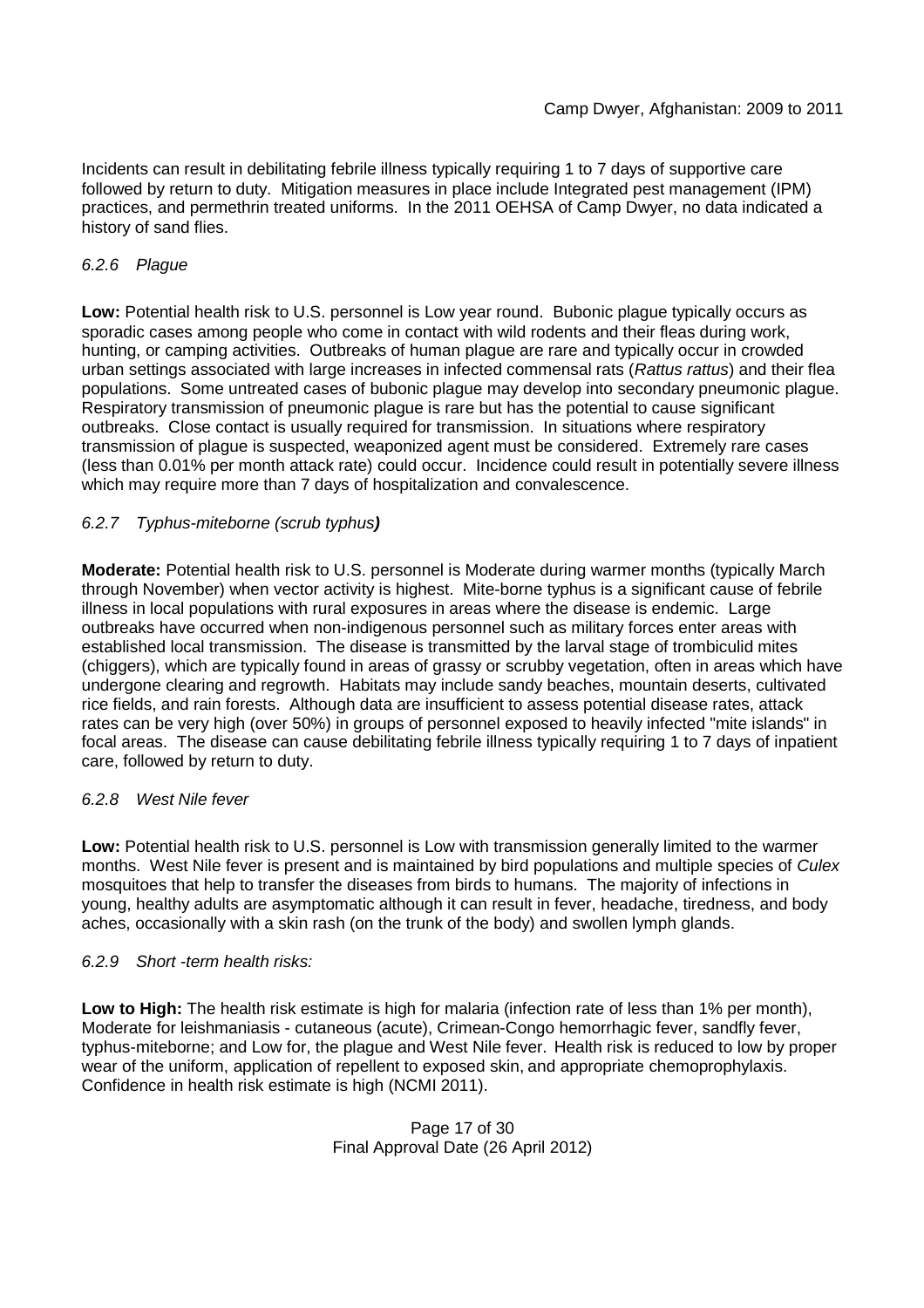# *6.2.10 Long -term health risks:*

**Moderate** for the visceral [chronic] leishmaniasis. Confidence in the health risk estimate is High (NCMI 2011).

### 6.3 Water Contact Diseases

Operations or activities that involve extensive water contact may result in personnel being temporarily debilitated with leptospirosis in some locations. Leptospirosis health risk typically increases during flooding. In addition, although not specifically assessed in this document, bodies of surface water are likely to be contaminated with human and animal waste. Activities such as wading or swimming may result in exposures to enteric diseases such as diarrhea and hepatitis via incidental ingestion of water. Prolonged water contact also may lead to the development of a variety of potentially debilitating skin conditions such as bacterial or fungal dermatitis.

# *6.3.1 Leptospirosis*

**Moderate:** Potential health risk to U.S. personnel is Moderate with transmission generally limited to the warmer months. Leptospirosis is a febrile illness with a worldwide distribution, which often goes unrecognized and unreported. Rodents, domestic livestock, and other animals are reservoirs for the causative agent (a spirochete) and shed the organism in their urine. Organisms remain viable in surface water or mud, particularly at temperatures at or above 22 °C (70 °F). Human infection occurs through direct contact of contaminated water or mud with abraded skin or mucous membranes. Concentrations of the organism in lakes, rivers, or other surface water may vary significantly from location to location. Transmission occurs in both rural and urban areas and may be increased during flooding. Ingestion of contaminated water can also lead to infection. The acute generalized illness associated with infection can mimic other tropical diseases (for example, dengue fever, malaria, and typhus), and common symptoms include fever, chills, myalgia, nausea, diarrhea, cough, and conjunctival suffusion. Manifestations of severe disease can include jaundice, renal failure, hemorrhage, pneumonitis, and hemodynamic collapse. Although data are insufficient to assess potential disease rates, up to 1 to 10 % of personnel wading or swimming in bodies of water such as lakes, streams, or irrigated fields could be affected per month. In groups with prolonged exposure to heavily contaminated foci, attack rates can be high (up to 50 percent). Incidence could result in debilitating febrile illness typically requiring 1 to 7 days of inpatient care, followed by return to duty; some cases may require prolonged convalescence.

### *6.3.2 Short -term health risks:*

**Moderate:** Health risk of leptospirosis is moderate during warmer months. Confidence in the health risk estimate is High (NCMI 2011).

# *6.3.3 Long -term health risks:*

**None identified based on available data.**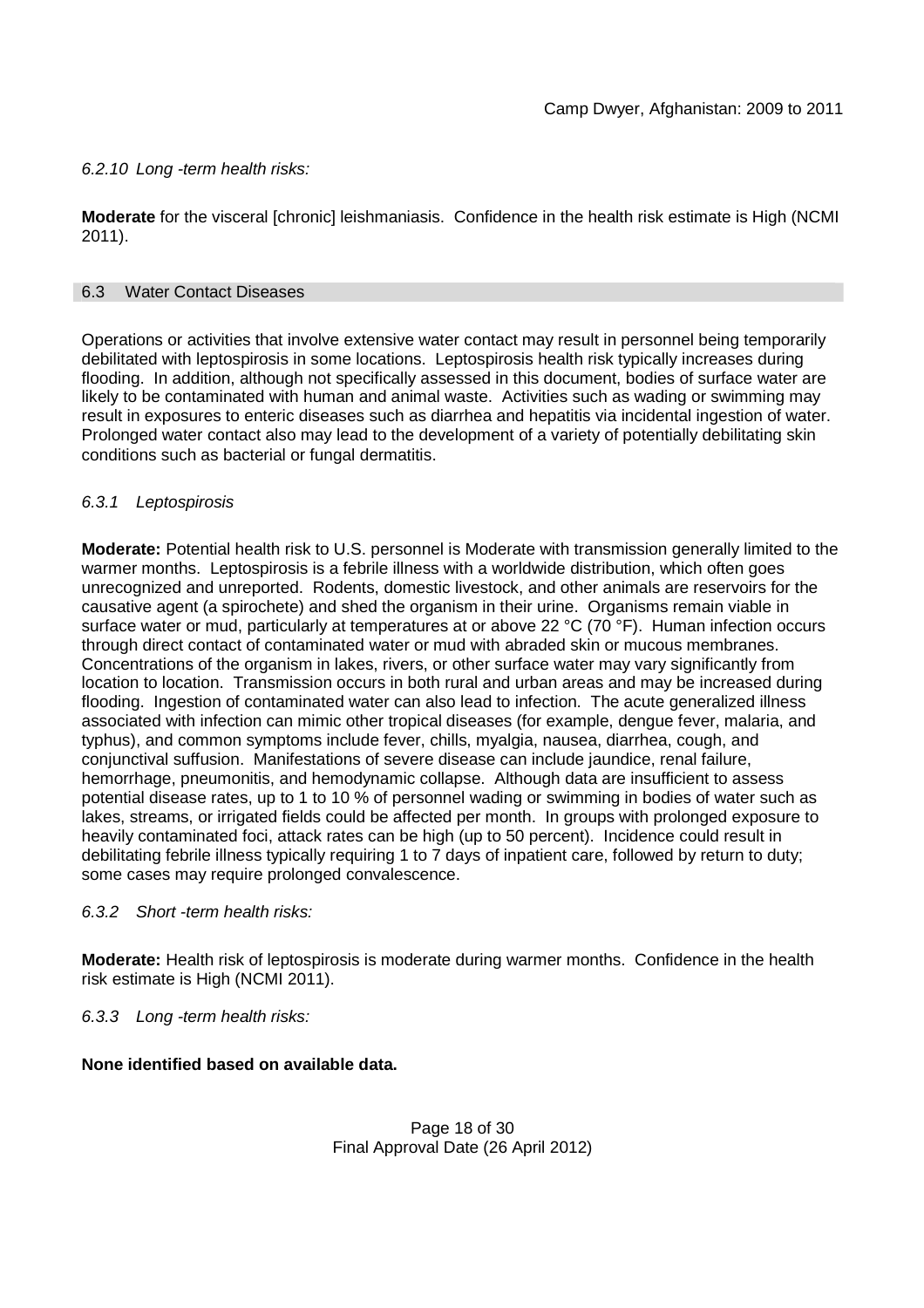### 6.4 Respiratory Diseases

Although not specifically assessed in this document, deployed U.S. forces may be exposed to a wide variety of common respiratory infections in the local population. These include influenza, pertussis, viral upper respiratory infections, viral and bacterial pneumonia, and others. U.S. military populations living in close-quarter conditions are at risk for substantial person-to-person spread of respiratory pathogens. Influenza is of particular concern because of its ability to debilitate large numbers of unvaccinated personnel for several days.

# *6.4.1 Tuberculosis (TB)*

**Moderate:** Potential health risk to U.S. personnel is Moderate year round. Transmission typically requires close and prolonged contact with an active case of pulmonary or laryngeal tuberculosis (TB), although it also can occur with more incidental contact. The likelihood of exposure to an active case varies with the overall incidence and the degree of contact with the local population, particularly those living in conditions of crowding and poverty. Tuberculin skin test (TST) conversion rates may be elevated over baseline for personnel with prolonged close exposure to local populations. A TST screening to detect latent infection may be warranted in personnel with a history of prolonged close exposure to local populations. Tuberculosis is evaluated as part of the Post Deployment Health Assessment (PDHA).

# *6.4.2 Meningococcal meningitis*

**Low:** Potential health risk to U.S. personnel is Low year round. However, the health risk may be elevated during cooler months. Asymptomatic colonization and carriage of meningococcal bacteria are common worldwide, including within U.S. military populations; rare symptomatic cases may occur periodically in military populations, regardless of geographic location. Neisseria meningitidis group A predominates regionally. Meningococcal meningitis is potentially a very severe disease typically requiring intensive care; fatalities may occur in 5-15% of cases.

# *6.4.3 Short-term health risks:*

**Moderate** (tuberculosis) to **Low** (for meningococcal meningitis). Confidence in the health risk estimate is High (NCMI 2011).

### *6.4.4 Long-term health risks:*

# **None identified based on available data.**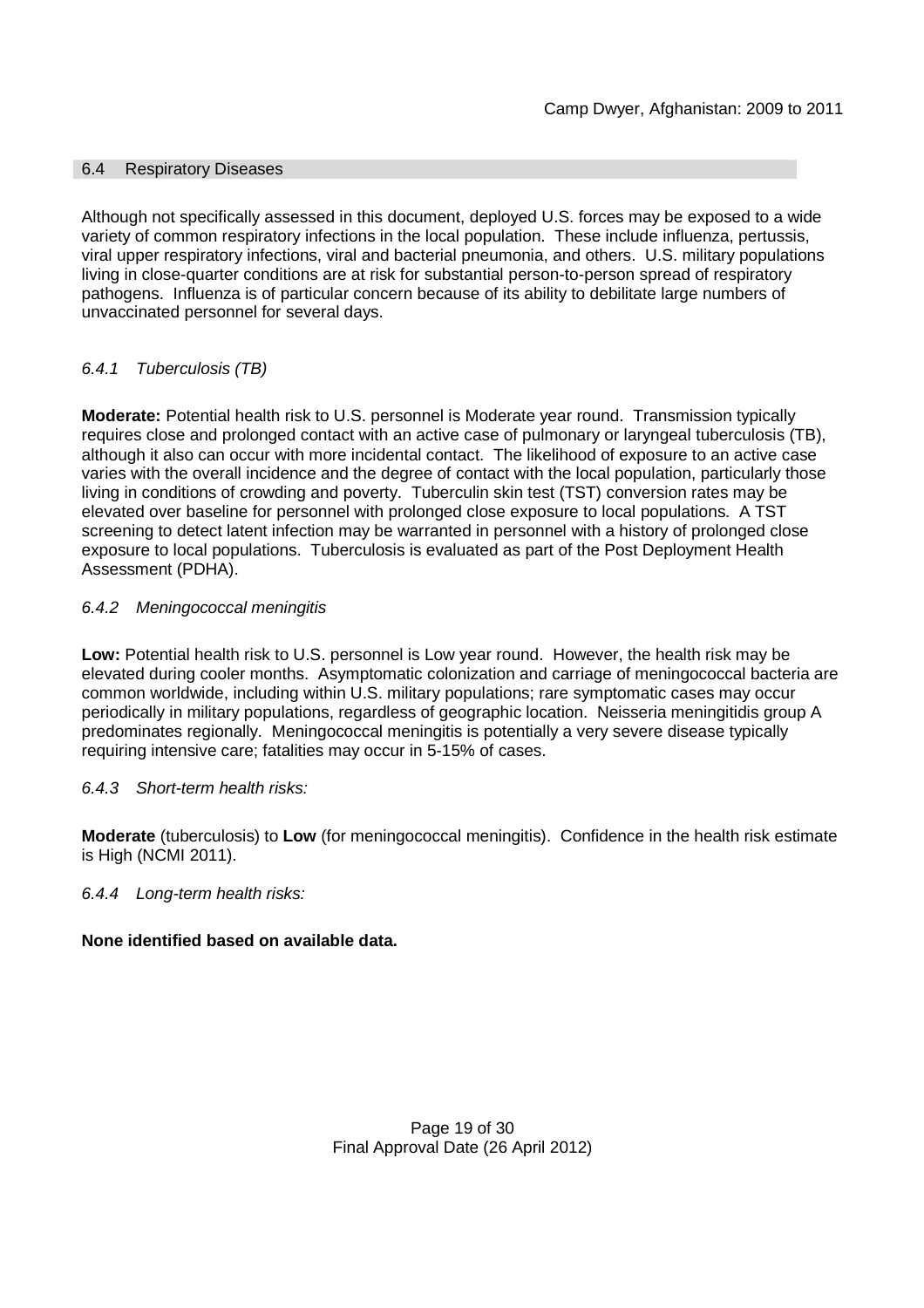### 6.5 Soil-contact Diseases

### *6.5.1 Soil-transmitted helminths (hookworm, strongyloidiasis, cutaneous larva migrans)*

**Moderate:** Potential risk to U.S. personnel is Moderate with transmission generally limited to the warmer months. Soil-transmitted helminths, including hookworms that infect humans (*Ancylostoma duodenale, Necator americanus*), *Strongyloides stercoralis*, and hookworms that infect animals (the cause of cutaneous larva migrans), are parasitic worms that live in soil contaminated with human or animal feces. Larvae can penetrate intact skin and cause human infection. Animals (including dogs, cats, and raccoons) shed hookworm species into the soil that can also penetrate human skin. When animal-shed hookworm larvae penetrate human skin, they leave a reddened, inflamed subcutaneous track as they burrow, giving rise to the name cutaneous larva migrans. Hookworms that infect animals typically cannot complete their life cycle in humans and remain in the skin without causing systemic symptoms. A small number of cases (less than 1% per month attack rate) could occur among personnel with direct skin exposure to soil contaminated with human or animal feces (including sleeping on bare ground, walking barefoot). Initial skin symptoms typically are mild and are not debilitating. However, systemic symptoms of fever, cough, abdominal pain, nausea, and diarrhea may develop weeks to months after initial infection with hookworm or *Strongyloides*. Chronic intestinal infection may persist for months to years, with low-level or intermittent intestinal symptoms, anemia, and weight loss. More severe infections with high worm burden may be debilitating in some cases.

### *6.5.2 Short-term and Long-term health risks:*

### **Short-term health risks**:

Moderate: The risk assessment for soil-transmitted helminths (hookworm, strongyloidiasis, and cutaneous larva migrans) is Moderate. Confidence in the risk estimate is medium.

### **Long-term health risks:**

Moderate: The risk assessment for soil-transmitted helminths (hookworm, and strongyloidiasis) and cutaneous larva migrans) is Moderate. Confidence in the risk estimate is medium.

#### 6.6 Animal-Contact Diseases

### *6.6.1 Rabies*

**Moderate:** Potential health risk to U.S. personnel is Moderate year round. Rabies is transmitted by exposure to virus-laden saliva of an infected animal, typically through bites. Prevalence in feral and wildlife populations are well above U.S. levels due to the lack of organized control programs. Personnel bitten by potentially infected reservoir species may develop rabies in the absence of appropriate prophylaxis. The circumstances of the bite should be considered in evaluating individual health risk; in addition to dogs and cats, bats or wild carnivores should be regarded as rabid unless proven otherwise. General Order 1B mitigates rabies risk by prohibiting contact with or adoption or feeding of feral animals. Very severe illness with near 100% fatality rate can occur in the absence of post-exposure prophylaxis. Typically the time period from exposure to the onset of symptoms is 2 – 12 weeks, but can rarely take several years. Rabies mitigation measures at Camp Dwyer included rodent,

> Page 20 of 30 Final Approval Date (26 April 2012)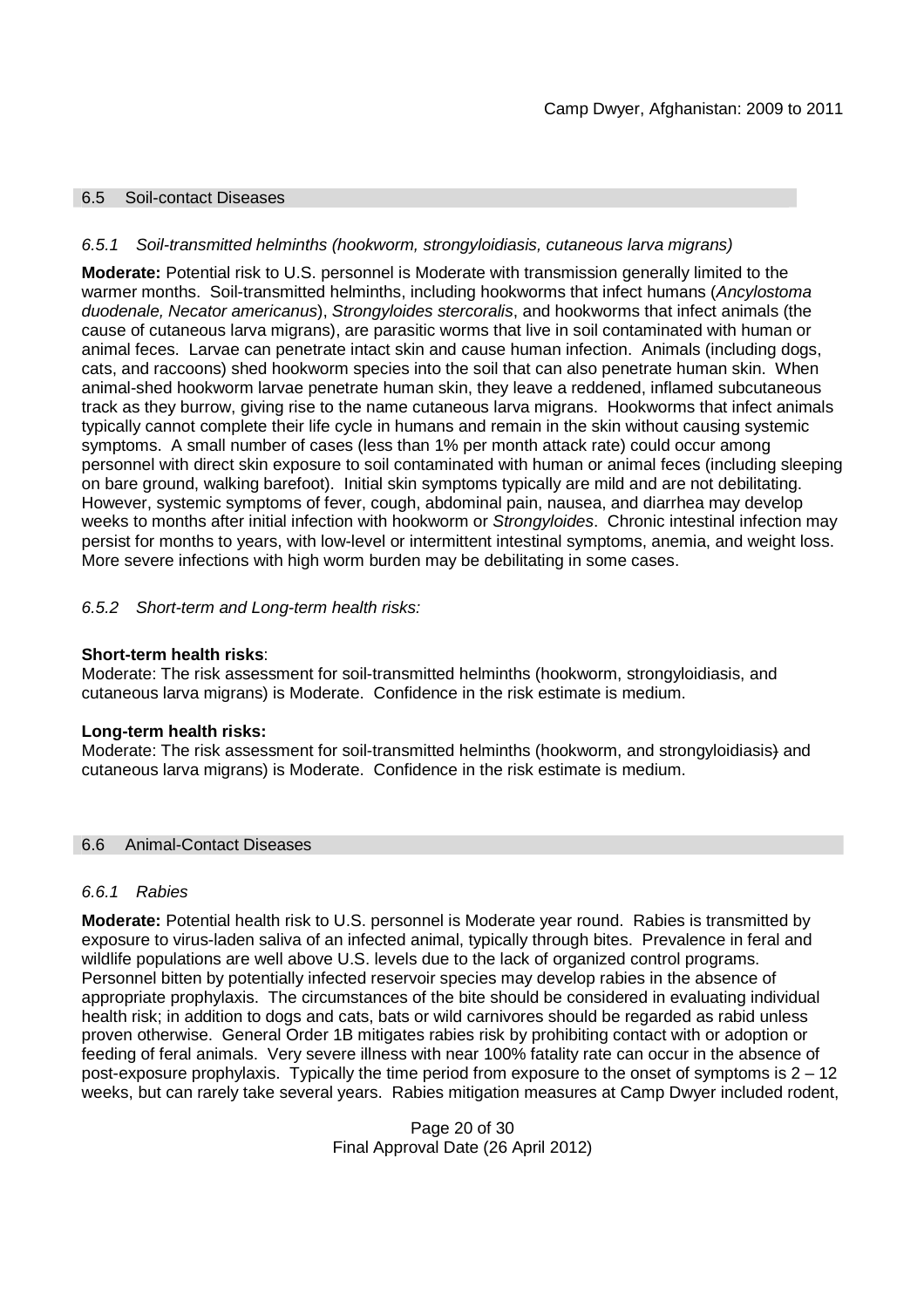cat, dog, and carnivorous mammal tracking, rodent control using traps and rodenticide, and administration of post-exposure prophylaxis when appropriate.

# *6.6.2 Anthrax*

**Low:** Potential health risk to U.S. personnel is Low year round. Anthrax is a naturally occurring infection of livestock and wild herbivores with a worldwide distribution. Rare cases (less than 0.1% per month attack rate) could occur among personnel with occupational-type exposure to livestock or wild herbivores, hides, wool products from these species, as well as handling or consumption of undercooked meat. In the absence of such exposures, the health risk is essentially zero. Inhalation cases raise the possibility of weaponized agent. Cutaneous and gastrointestinal anthrax are the most common forms of naturally occurring anthrax. The health risk of naturally acquired inhalation (pulmonary) anthrax is remote. Cutaneous anthrax typically requires 1 to 7 days of supportive care with subsequent return to duty; gastrointestinal anthrax typically requires hospitalization, and has a high fatality rate if untreated. Inhalation anthrax is very severe, often requiring intensive care; fatalities may occur even in treated cases.

# *6.6.3 Q-Fever*

**Moderate:** Potential health risk to U.S. personnel is Moderate year round. Rare cases are possible among personnel exposed to aerosols from infected animals, with clusters of cases possible in some situations. Significant outbreaks (affecting 1-50%) can occur in personnel with heavy exposure to barnyards or other areas where animals are kept. Unpasteurized milk may also transmit infection. The primary route of exposure is respiratory, with an infectious dose as low as a single organism. Incidence could result in debilitating febrile illness, sometimes presenting as pneumonia, typically requiring 1 to 7 days of inpatient care followed by return to duty.

# *6.6.4 H5N1 avian influenza*

**Low:** Potential health risk to U.S. personnel is Low. Although H5N1 avian influenza (AI) is easily transmitted among birds, bird-to-human transmission is extremely inefficient. Human infections have occurred on a very rare basis and have been associated with activities involving close, direct contact with infected poultry, such as plucking, slaughter, or other handling. There is no health risk from consumption of properly cooked poultry products. Human-to-human transmission appears to be exceedingly rare, even among relatively close contacts. Extremely rare cases (less than 0.01% per month attack rate) could occur. Incidence could result in very severe illness with fatality rate higher than 50 percent in symptomatic cases.

# *6.6.5 Short-term health risks:*

**Low to Moderate:** Low short-term health risk for H5N1 avian influenza, and anthrax due to rare occurrence to Moderate for rabies, and Q-fever). Confidence in the health risk estimate is High (NCMI 2011).

# *6.6.6 Long-term health risks:*

**Low:** The long term risk for rabies is Low.

```
Page 21 of 30
Final Approval Date (26 April 2012)
```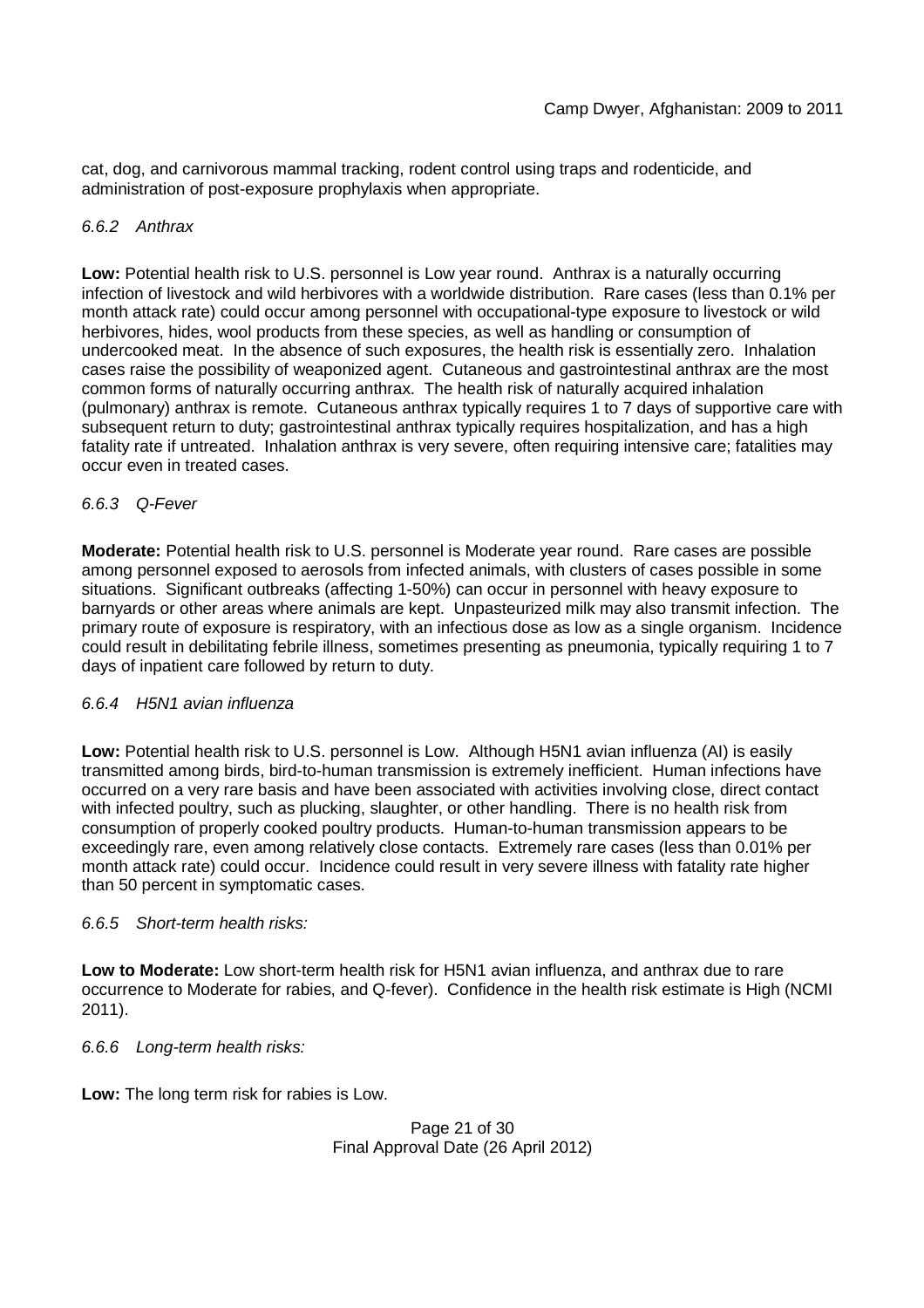# **7 Venomous Animal/Insect**

All information was taken directly from the Clinical Toxinology Resources web site (http://www.toxinology.com/) from the University of Adelaide, Australia. The species listed below have home ranges that overlap the location of Camp Dwyer, and may present a health risk if they are encountered by personnel. See Section 9 for more information about pesticides and pest control measures.

### 7.1 Spiders

 *Latrodectus dahlia* (widow spider): Severe envenoming possible, potentially lethal. However, venom effects are mostly minor and even significant envenoming is unlikely to be lethal.

### 7.2 Scorpions

 *Androctonus amoreuxi,* and *Androctonus baluchicus*: Severe envenoming possible, potentially lethal. Severe envenoming may produce direct or indirect cardio toxicity, with cardiac arrhythmias, cardiac failure. Hypovolaemic hypotension possible in severe cases due to fluid loss through vomiting and sweating.

 *Compsobuthus rugosulus, Compsobuthus tofti, Mesobuthus caucasicus, Mesobuthus eupeus, Mesobuthus macmahoni, Orthochirus afghanus, Orthochirus bicolor, Orthochirus danielleae, Orthochirus erardi, Orthochirus heratensis, Orthochirus pallidus, Orthochirus scrobiculosus,* There are a number of dangerous Buthid scorpions, but also others known to cause minimal effects only. Without clinical data it is unclear where this species fits within that spectrum. Severe envenoming possible, potential lethality and systemic effects unknown.

 *Hottentotta alticola*, and *Hottentotta saulcyi*: Moderate envenoming possible but unlikely to prove lethal. Stings by these scorpions are likely to cause only short lived local effects, such as pain, without systemic effects.

### 7.3 Snakes

 *Echis multisquamatus* (central Asian saw-scaled viper), Severe envenoming possible, potentially lethal. Bites may cause moderate to severe coagulopathy and haemorrhagins causing extensive bleeding.

 Hemorrhis ravergieri (Spotted Whip Snake), and Telescopus rhinopoma (Indian Desert Cat Snake): Mild venom is most likely to produce minor local pain and swelling only. Bites require symptomatic treatment only.

 *Platyceps rhodorachis* (Jan's desert racer): Mild envenoming only, not likely to prove lethal. Requires symptomatic treatment only.

 Psammophis lineolatus (Teer snake): Unlikely to cause significant envenoming. Bites require symptomatic treatment only.

 *Pseudocerastes persicus* (Persian dwarf snake) Unlikely to cause significant envenoming; limited clinical data suggest bites result in local effects only.

### Page 22 of 30 Final Approval Date (26 April 2012)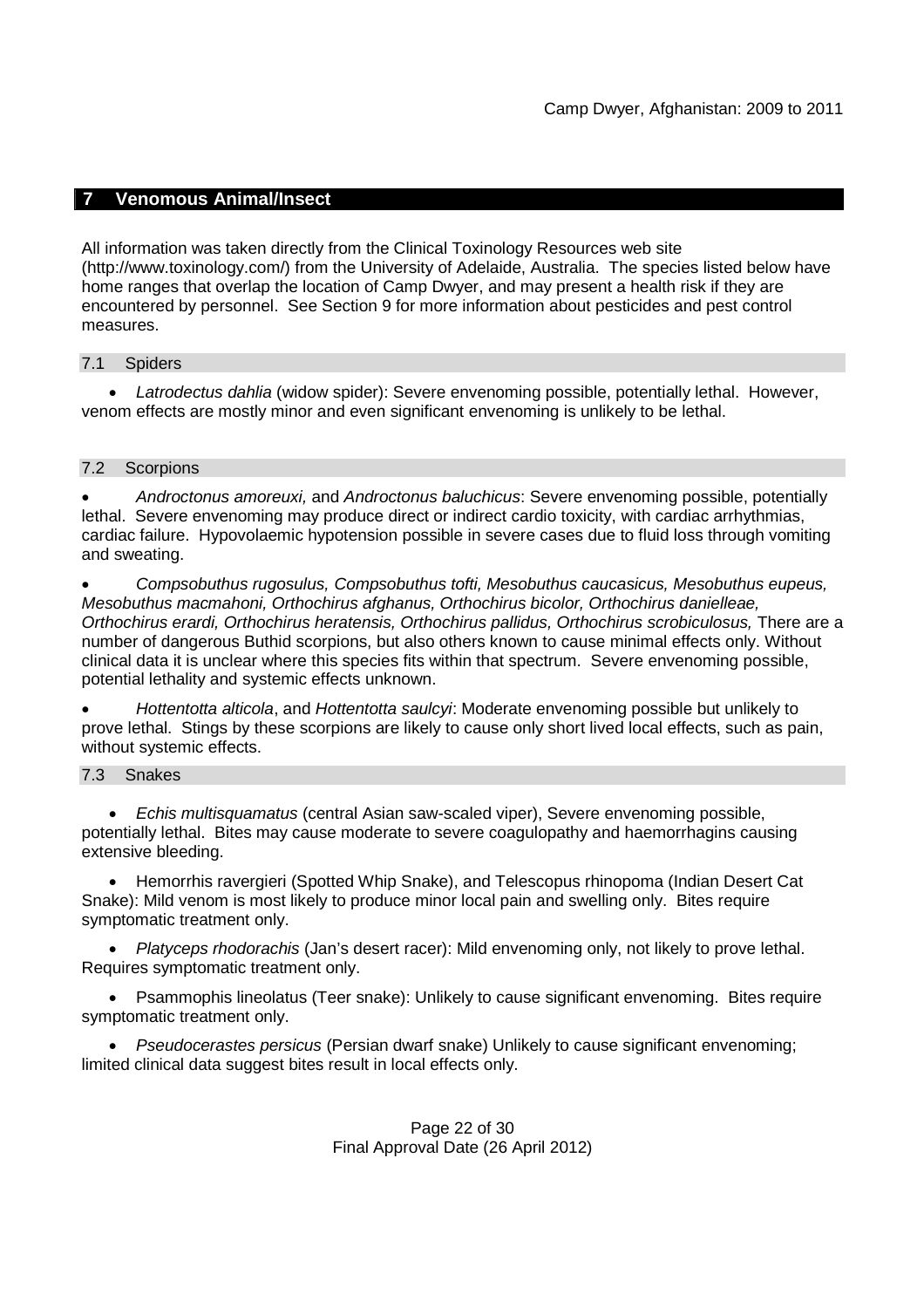### 7.4 Short-term health risk:

**Low:** If encountered, effects of venom vary with species from mild localized swelling (e.g. widow spider) to potentially lethal effects (e.g. Central Asian Saw-Scaled Viper). See effects of venom above. Confidence in the health risk estimate is low.

### 7.5 Long-term health risk:

### **None identified.**

# **8 Heat/Cold Stress**

Camp Dwyer has a dry climate ranging from 30  $^{\circ}$ F- 100  $^{\circ}$ F, with yearly highs above 100 $^{\circ}$ F. Summers are hot and dry with low humidity. Winters last from October to March.

#### 8.1 Heat

#### *8.1.1 Short-term health risk:*

**Low to High:** High health risk of heat injury in unacclimatized personnel from April – October, Moderate in March and November and Low from December – February. The risk of heat injury is reduced through preventive measures. Because the occurrence of heat stress/injury is strongly dependent on operational factors (work intensity and clothing), confidence in the health risk estimate is low.

### *8.1.2 Long-term health risk:*

**Low:** The long-term risk is Low. However, the risk may be greater to certain susceptible persons– those older (i.e., greater than 45 years), in lesser physical shape, or with underlying medical/health conditions. Confidence in these risk estimates is low.

Long-term health implications from heat injuries are rare but can occur, especially resulting from more serious injuries such as heat stroke. It is possible that high heat in conjunction with various chemical exposures can increase long-term health risks, though specific scientific evidence is not conclusive.

#### 8.2 Cold

Even on warm days there can be a significant drop in temperature after sunset by as much as 40 °F. There is a risk of cold stress/injury when temperatures fall below 60 °F, which can occur from September – April. The health risk assessment for non-freezing cold injuries (chilblain, trench foot, and hypothermia) is Low based on historical temperature and precipitation data. As with heat stress/injuries, cold stress/injuries are largely dependent on operational and individual factors instead of environmental factors alone. With protective measures in place the health risk assessment is low for cold stress/injury; confidence in the health risk estimate is low.

### *8.2.1 Short-term and Long-term health risks:*

**Low:** The risk of cold injury is low. Confidence in this risk estimate is low.

Page 23 of 30 Final Approval Date (26 April 2012)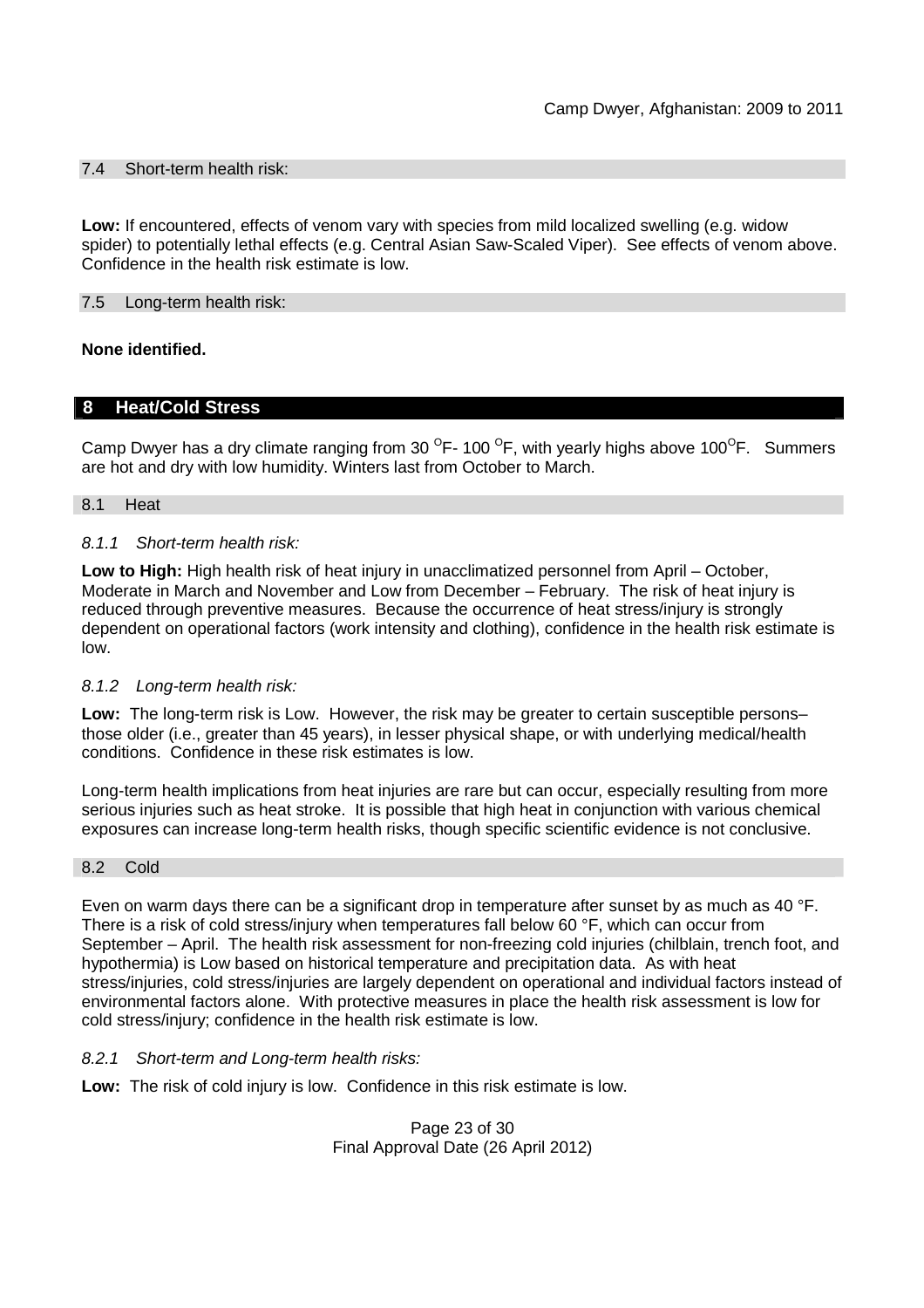# **9 Noise**

### 9.1 Continuous

There were several stand-alone generators located throughout Camp Dwyer generating a continuous noise exposure. Workers on or adjacent to flight lines are further exposed to significant noise levels from aircraft. Vehicles also provide a source of occupational exposure to noise. Combat support hospital clinical staffs are exposed to noise when transporting patients from helicopters. Workers are provided appropriate protective equipment when and where needed.

### *9.1.1 Short-term health risks:*

**Low to Moderate:** Moderate risk for personnel working near major noise sources. Low risk to the majority of personnel working near major noise sources who wear proper hearing protection with a low confidence level due to limited data.

### *9.1.2 Long-term health risks:*

**Low to High:** Moderate to High risk for personnel not wearing hearing protection (dependent on magnitude, frequency and duration of exposures). Low risk for personnel working near major noise sources who wear proper hearing protection.

#### 9.2 Impulse

No impulse noise evaluations conducted, not evaluated.

#### *9.2.1 Short-term and Long-term health risks:*

**Not Evaluated.** No available impulse noise evaluation. No identified health risks.

### **10 Unique Incidents/Concerns/Occupational Hazards**

#### 10.1 Potential environmental contamination sources

DoD personnel are exposed to various chemical, physical, ergonomic, and biological hazards in the course of performing their mission. These types of hazards depend on the mission of the unit and the operations and tasks which the personnel are required to perform to complete their mission. The health risk associated with these hazards depends on a number of elements including what materials are used, how long the exposure last, what is done to the material, the environment where the task or operation is performed, and what controls are used. The hazards can include exposures to heavy metal particulates (e.g. lead, cadmium, manganese, chromium, and iron oxide), solvents, fuels, oils, and gases (e.g. carbon monoxide, carbon dioxide, oxides of nitrogen, and oxides of sulfur). Most of these exposures occur when performing maintenance task such as painting, grinding, welding, engine repair, or movement through contaminated areas. Exposures to these occupational hazards can occur through inhalation (air), skin contact, or ingestion; however exposures through air are generally associated with the highest health risk.

In the OEHSA, several activities at Camp Dwyer were identified; Vehicle/Heavy Equipment Maintenance, Aircraft Maintenance, Communications Electronics Maintenance, Generator Maintenance, Concrete Production, Petroleum Distribution, and Airfield Construction and maintenance.

> Page 24 of 30 Final Approval Date (26 April 2012)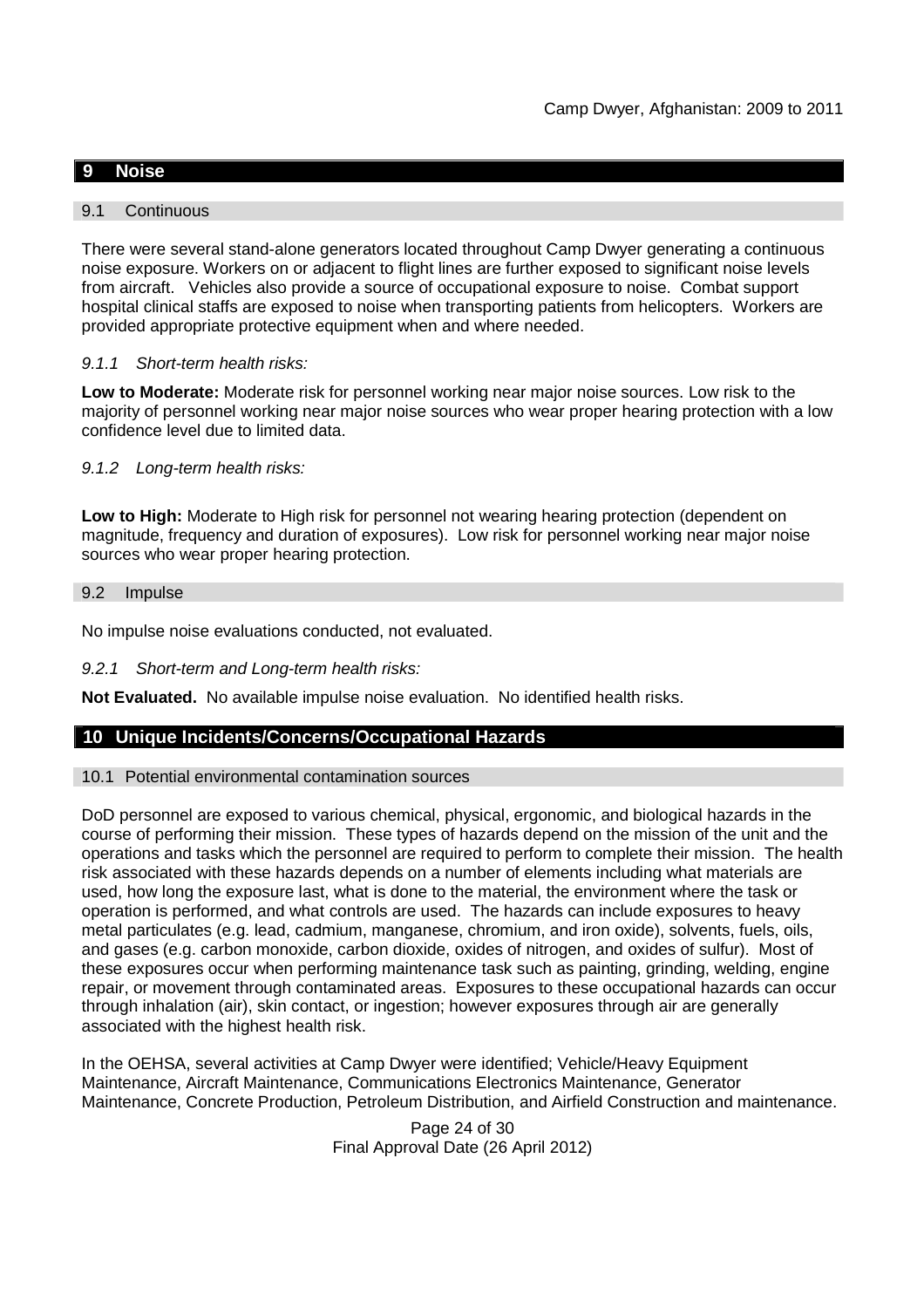The activities can be associated with a low to moderate risk, based on exposure to physical, dermal and inhalation hazards. A moderate risk was identified from noise and industrial chemicals during Vehicle/Heavy Equipment Maintenance, however proper protective equipment would reduce the risk to low. Moderate risk was identified for exposure to dust at the concrete plant, but protective equipment would reduce the risk to low. Exposure to JP-8 at Petroleum Distribution was identified as a moderate risk, but with protective equipment, the risk would be reduced.

### *10.1.1 Short-term and Long-term health risks*

**Low:** Low risk if protective equipment is used during industrial activities at Camp Dwyer.

### 10.2 Fuel/petroleum products/industrial chemical spills

There is a central fuel point at Camp Dwyer with JP-8 stored above ground. The central fuel farm has good secondary containment.

At the flight line, there is above ground storage of JP-8. The flight line fuel farm has good secondary containment.

At the Central Asia Development Group (CADG) concrete lot, there is diesel fuel stored above ground for use by CADG only.

In 2010, 30 gallons of engine oil spilled at the Supply Management Unit lot. The contaminated soil was removed by a contractor.

*10.2.1 Short-term and Long-term health risks*

**Low:** Low risk risk with a low confidence level.

### 10.3 Waste Sites/Waste Disposal:

Solid waste was collected from trash receptacles, transferred to dumpsters, and transported to the burn pit by garbage trucks. At the burn pits, the solid waste was disposed of via open burning. Burn pits are addressed separately in section 10.5. Items prohibited from the burn pit were sorted from waste prior to burning. Plastic bottles and aluminum cans were recycled. Tires and steel were placed at a site adjacent to the burn pit. Hazardous waste was stored in a hazardous waste yard.

There is a medical waste incinerator located at Camp Dwyer in the hazardous waste storage area. It incinerates 200 to 500 pounds of regulated medical waste a day. It has a 20 foot smoke stack.

*10.3.1 Short-term and Long-term health risks*

**Not Evaluated.** Not enough data available to support a risk assessment.

### Page 25 of 30 Final Approval Date (26 April 2012)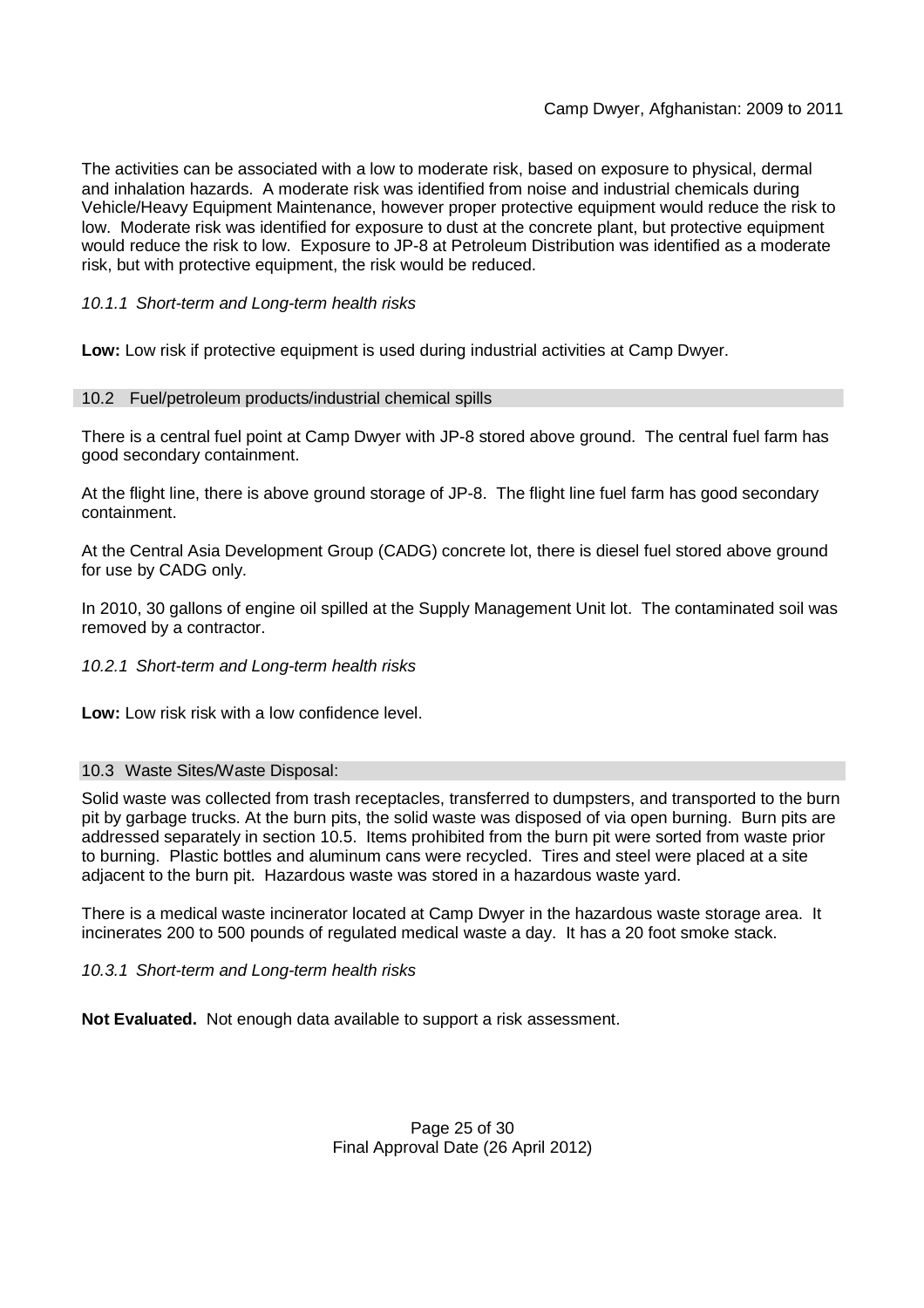### 10.4 Pesticides/Pest Control:

There were reports of rodents, termites and filth flies on site, which were controlled through the application of rodenticides and pesticides. There were no reports that indicated accidents, misuse, misapplication or other hazards associated with rodenticide or pesticide use. Chemical rodenticides and pesticides that were used at Camp Dwyer include Final Blox, Final Place Packs, Contrac Blox, Amdro Fire Ant Bait, Maxforce Ant FC Bait Station, Termidor SC, Maxforce Fly Bait, Maxforce Fly Spot, Golden Malrin Fly Bait, and Summit BTI Briquets.

There were reports of stray dogs, cats, rabbits, chickens, and mice at Camp Dwyer. Vector Control was conducted by DynCorp.

### *10.4.1 Short-term and Long-term health risks*

**Low:** Health risk is Low. Confidence in the health risk assessment is low.

#### 10.5 Burn Pit

As of 18 February 2011, there were two open burn pits located in the northeast part of Camp Dwyer. The January and February 2011 OEHSA described the burn pits to be approximately 40 feet by 40 feet. The trash was burned daily with the amount varying due to changing levels of activity. In 2009 and 2011 limited air samples were collected at the burn pits. In 2010, soil samples were collected at the burn pits. Personnel may have experienced notable eye, nose, and throat irritation and some respiratory effects. Significant aerobic activity would have increased risk.

From the limited data available, the PM<sub>2.5</sub> exposure at the burn pit is similar to the general PM<sub>2.5</sub> exposure at Camp Dwyer. Air samples were collected adjacent to the burn pits in 2009 and 2011. In 2009, nine  $PM_{2.5}$  samples were collected in October. In 2011, a single  $PM_{2.5}$  sample was obtained in January. Since the  $PM<sub>2.5</sub>$  samples were limited to a single month in 2009, and a single sample in 2011, a risk assessment was not possible solely on burn pit samples. In October 2009, the minimum  $PM_{2.5}$ concentration detected at the burn pit was 42  $\mu$ g/m<sup>3</sup>, the average was 144  $\mu$ g/m<sup>3</sup>, and the maximum was 226 μg/m<sup>3</sup>. In 2011, the single burn pit PM<sub>2.5</sub> sample had a concentration of 140 μg/m<sup>3</sup>. The peak PM<sub>2.5</sub> sample from the burn pit samples, 226 µg/m<sup>3</sup>, was less than the peak general PM<sub>2.5</sub> sample, 422 μg/m<sup>3</sup> collected at Camp Dwyer. The average PM<sub>2.5</sub> concentration in the October 2009 burn pit samples, 144  $\mu$ g/m<sup>3</sup>, was above the general PM<sub>2.5</sub> sample average, 134  $\mu$ g/m<sup>3</sup>, but both were greater than the marginal long term PM<sub>2.5</sub> MEG of 65 µg/m<sup>3</sup> and less than the marginal PM<sub>2.5</sub> short term PM<sub>2.5</sub> MEG of 250  $\mu$ g/m<sup>3</sup>. No PM<sub>10</sub> samples, metals in air information, or organics in air samples were obtained at the Dwyer burn pits. There is not enough data to determine an inhalation risk from exposure to the Camp Dwyer burn pits.

In 2010, 11 soil samples were collected at the burn pits. Sixteen chemicals were detected that do not have soil MEGs. The detected chemicals in the Camp Dwyer burn pit soil samples were primarily pesticides (herbicides, fungicides, and insecticides). All of the pesticides detected without soil MEGs were (analytical) J-flagged values, meaning they were detected below the method detection limit (MDL). Only one chemical 2-Nitrophenol was detected in one sample with a concentration of 0.359 mg/kg, above its 1-year negligible soil MEG of 0.0227 mg/kg. The average population exposure point concentration (PEPC) for 2-Nitrophenol in the burn pit samples was 0.259 mg/kg. It was not possible to assign a severity to the 2-Nitrophenol exposure due to the lack of a marginal soil MEG. The long term risk level from 2-Nitrophenol in the 2010 burn pit soil samples was not able to be determined. A

> Page 26 of 30 Final Approval Date (26 April 2012)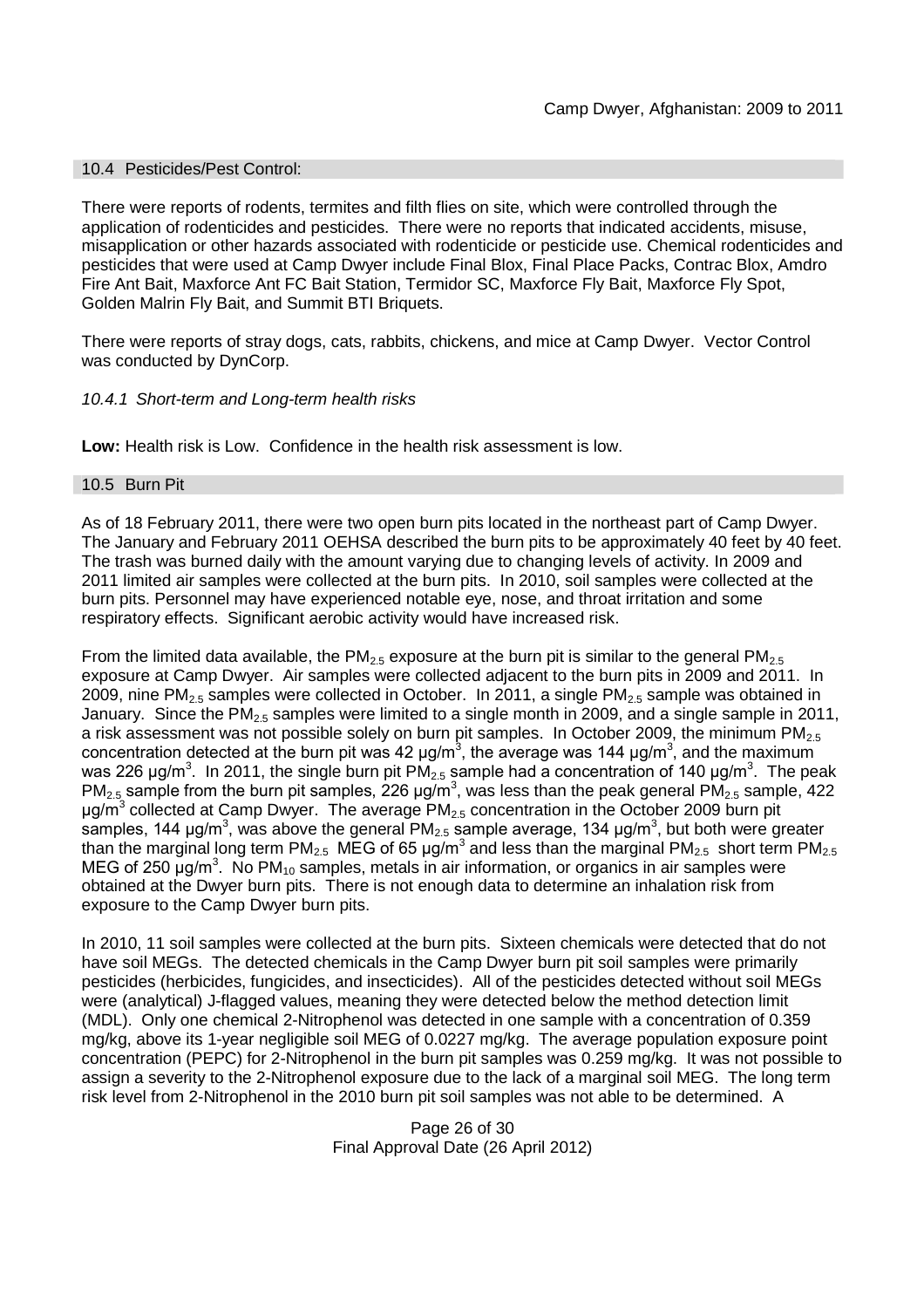chemical related to 2-Nitrophenol, 4-Nitrophenol, was also detected at the burn pit; however, 4- Nitrophenol does not have a soil MEG. The Agency for Toxic Substances and Disease Registry Public Health Statement for Nitrophenols lists 2-Nitrophenol and 4-Nitrophenol as chemicals used to produce fungicides. Other than the 16 substances that did not have soil MEGs, and 2-Nitrophenol, all chemicals detected in the burn pit soil samples were below their 1 year negligible soil MEG. The overall long term risk level was unable to be determined for burn pit soil at Camp Dwyer.

While not specific to Camp Dwyer, the consolidated epidemiological and environmental sampling studies on burn pits that have been conducted to date were unable to say whether an association does or does not exist between exposures to emissions from the burn pits and long-term health effects (Institute of Medicine 2011). The committee's review of the literature and the data suggests that service in Iraq or Afghanistan (i.e., a broader consideration of air pollution than exposure only to burn pit emissions) might be associated with long-term health effects, particularly in susceptible (e.g., those who have asthma) or highly exposed subpopulations (such as those who worked at the burn pit). Such health effects would be due mainly to high ambient concentrations of PM from both natural and anthropogenic sources, including military sources. If that broader exposure to air pollution turns out to be relevant, potentially related health effects of concern are respiratory and cardiovascular effects and cancer. Susceptibility to the PM health effects could be exacerbated by other exposures, such as stress, smoking, local climatic conditions, and co-exposures to other chemicals that affect the same biologic or chemical processes. Individually, the chemicals measured at burn pit sites in the study were generally below concentrations of health concern for general populations in the United States. However, the possibility of exposure to mixtures of the chemicals raises the potential for health outcomes associated with cumulative exposure to combinations of the constituents of burn pit emissions and emissions from other sources.

# *10.5.1 Short-term and Long-term health risks*

**Not Evaluated.** Not enough data were available to support a health risk assessment on exposure to the burn pit.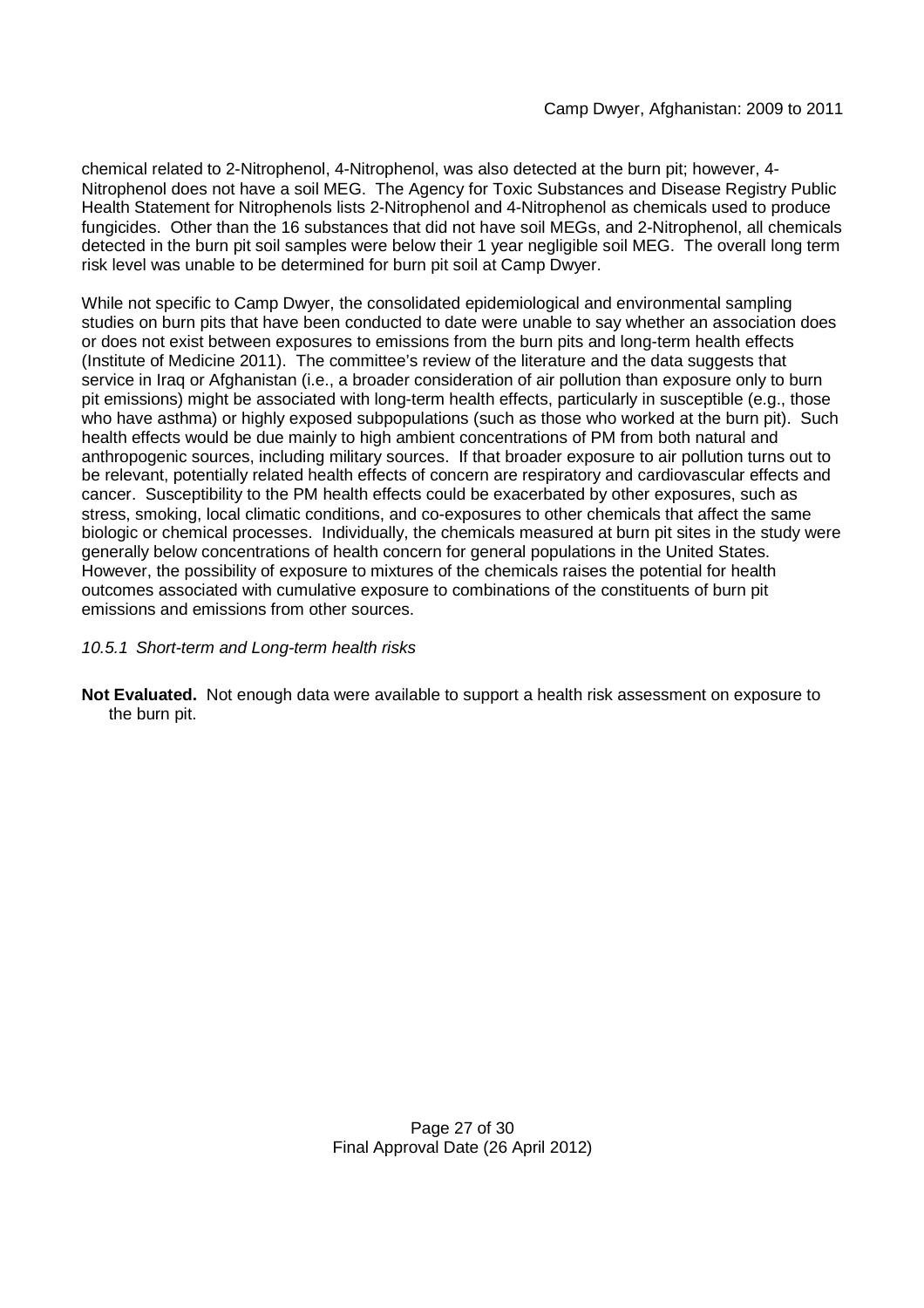### **11 References**<sup>2</sup>

- 1. Agency for Toxic Substances and Disease Registry (ATSDR) Public Health Statement for Nitrophenols, July 1992.
- 2. Casarett and Doull's Toxicology: the Basic Science of Exposures, Chapter 2- Principles of Toxicology; Fifth Edition, McGraw Hill, New York.
- 3. Clinical Toxinology Resources: http://www.toxinology.com/. University of Adelaide, Australia.
- 4. Defense Occupational and Environmental Health Readiness System (referred to as the DOEHRS-Industrial Hygiene, Environmental Health database) at https://doehrs-ih.csd.disa.mil/Doehrs/. Department of Defense (DoD) Instruction 6490.03, *Deployment Health*, 2006.
- 5. DoDI 6055.05, Occupational and Environmental Health, 2008.
- 6. DoD MESL Data Portal: https://mesl.apgea.army.mil/mesl/.Some of the data and reports used may be classified or otherwise have some restricted distribution.
- 7. Goldman RF. 2001. Introduction to heat-related problems in military operations. *In*: Textbook of military medicine: medical aspects of harsh environments Vol. 1, Pandolf KB, and Burr RE (Eds.), Office of the Surgeon General, Department of the Army, Washington DC.
- 8. IOM (Institute of Medicine). 2011*.* Long-term health consequences of exposure to burn pits in Iraq and Afghanistan*.* Washington, DC: The National Academies Press.
- 9. Joint Staff Memorandum (MCM) 0028-07, Procedures for Deployment Health Surveillance, 2007.
- 10. National Center for Medical Intelligence (NCMI). 2011. Defense Intelligence Report: (U) Baseline Infectious Disease Risk Assessment CENTCOM: Afghanistan. Defense Intelligence Agency, https://www.intelink.gov/ncmi/index.php.
- 11. Occupational and Environmental Health Site Assessment (OEHSA) Camp Dwyer, Afghanistan, 2011.

Page 28 of 30 Final Approval Date (26 April 2012)

 $^2$  NOTE. The data are currently assessed using the 2010 TG230. The general method involves an initial review of the data which eliminates all chemical substances not detected above 1-yr negligible MEGs. Those substances screened out are not considered acute or chronic health hazards so are not assessed further. For remaining substances, acute and chronic health effects are evaluated separately for air water (soil is only evaluated for long term risk). This is performed by deriving separate short-term and long term population exposure level and estimates (referred to as population exposure point concentrations (PEPC)) that are compared to MEGs derived for similar exposure durations. If less than or equal to negligible MEG the risk is Low. If levels are higher than negligible then there is a chemical-specific toxicity and exposure evaluation by appropriate SMEs, which includes comparison to any available marginal, critical or catastrophic MEGs. For drinking water 15 L/day MEGs are used for the screening while site specific 5-15 L/day are used for more detailed assessment. For nondrinking water (such as that used for personal hygiene or cooking) the 'consumption rate' is limited to 2 L/day (similar to the EPA) which is derived by multiplying the 5 L/day MEG by a factor of 2.5. This value is used to conservatively assess non drinking uses of water.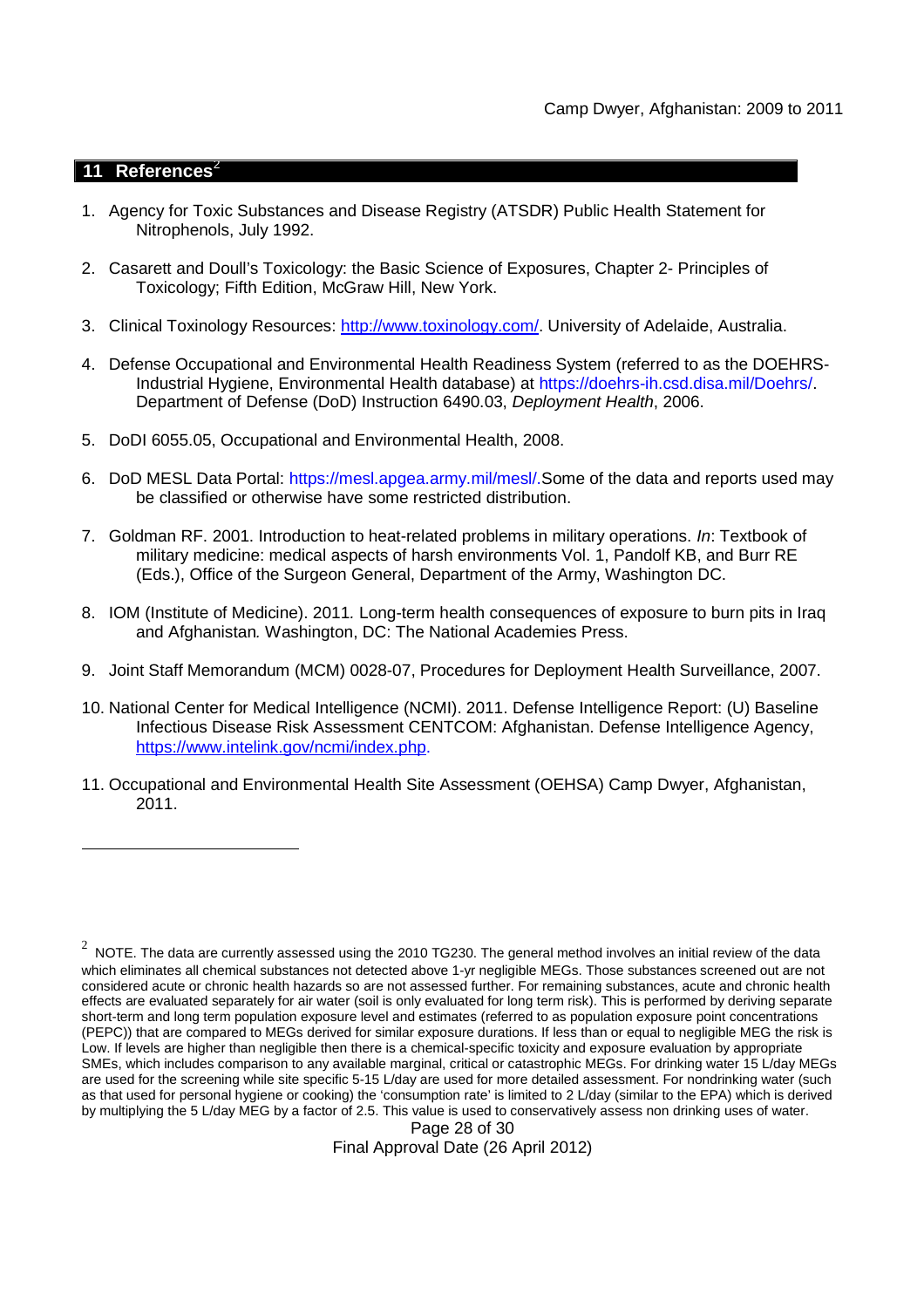- 12. USA PHC TG230, June 2010 Revision.
- 13. USACHPPM 2008 Particulate Matter Factsheet; 64-009-0708, 2008.